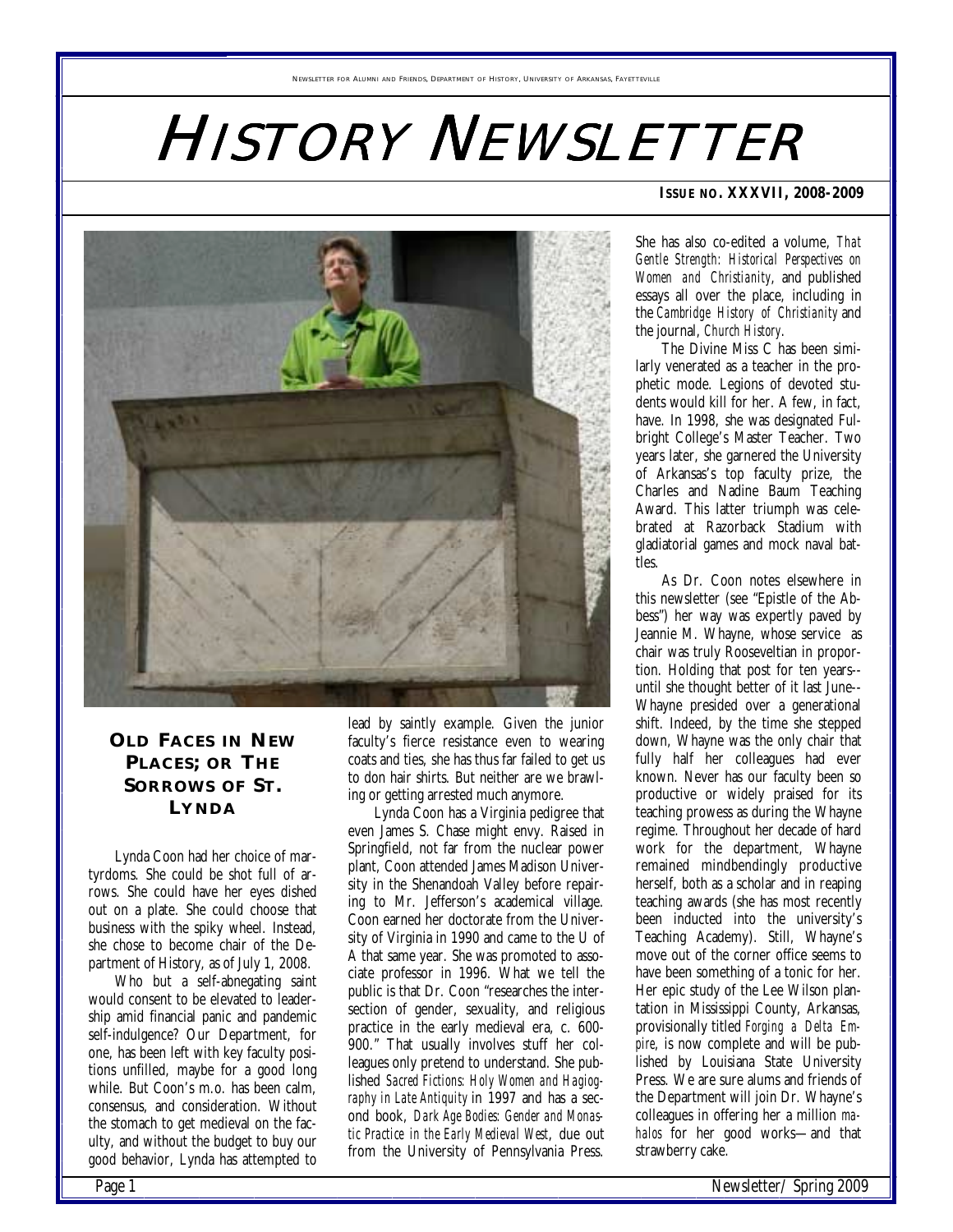### **Our Bill-less Faculty**

Those educated by the Department recognize the Thirteenth Amendment as one of the triumphs of American history. But those strictures against involuntary servitude can be durned inconvenient at times. It turns out we can't make Bill Tucker stay. If he wants to retire, apparently we must let him. So cancel that call to Lawyer Marks.

Associate Professor William F. Tucker has been our consummate scholar for decades now–ever armed with a citation, ever ready with an instructive historical parallel, ever abreast of the newest published and unpublished research in his field, ever ready with a tip for good reading and good eating. Students have flocked to his courses on Middle Eastern and Islamic history, Mongols and Mamluks, Ottomans and Iran–though Tucker has made few concessions to vaudeville or current fads in therapeutic pedagogy.

Bill's a Tarheel, which might explain his Panama hat but not that wintertime cowboy number. After receiving his BA at the University of North Carolina, he moved on to Indiana University, where he earned his master's degree and doctorate. He came to the U of A as an assistant professor in 1971 amidst that whole passel of new arrivals whose recent departures have left the Department a duller place. 1979 saw him elevated to associate professor. Over his career, Tucker directed eight master's theses and two doctoral dissertations. A reader of Arabic, French, German, Italian, Latin, etc., he has published articles and reviews in a wide variety of places on a wide variety of subjects–ranging from natural disasters in the Middle East to Shi'ite clerics to Muslim explorers and travelers of the Middle Ages. Tucker capped this research with the publication by Cambridge University Press of *Mahdis and Millenarians: Shi'ite Extremists in Early Muslim Iraq* in 2008.

Tucker will apparently become a house husband. His wife, Janet, an equally celebrated professor of Russian language and literature here at the U of A, will, she says, continue teaching for a time. The Tuckers have a son, Robert, and a granddaughter they're just crazy about.

So that colleagues and alums might survive Tucker's retirement still nour ished in body and mind, we asked Bill to compile a list of the sort of recommendations we perpetually pester him for.

#### Bill Tucker's Best American Bookstores

Seminary Co-op Bookstore, Chicago Labyrinth Books, Princeton, NJ Powell's Books, Portland, OR Tattered Cover Book Store, Denver Fields Book Store, San Francisco City Lights Bookstore, San Francisco University Press Books, Berkeley Harvard Book Store, Cambridge, MA Caveat Emptor, Bloomington, IN Penn Book Center, Philadelphia Joseph Fox Bookshop, Philadelphia Elliott Bay Bookstore, Seattle

As for restaurants, Tucker offers no more than the instruction that you to get to the Berghoff in Chicago while you still have the chance.

# **Department Welcomes Liang Cai**

In contrast to other high-profile vacancies that have left gaping holes in our faculty, the quick replacement of Shih-shan Henry Tsai has allowed the Department to continue to hold its head up high and to serve its students well when it comes to East Asia. As noted in last year's newsletter, we are privileged to have Liang Cai covering that vital part of the world and the world's history.

Liang Cai was born in Hechuan, a small town surrounded by three rivers in the Sichuan province of China. Spoiled by her family, she says, she "had a colorful childhood with many dreams." In 1995, she entered Renmin University of China in Beijing. She excelled in physics, chemistry, and mathematics but finally chose history as her major. Liang received her bachelor's degree in an interdisciplinary program in Chinese literature, history and philosophy. In the fall of 2000, she entered graduate school at Cornell University to pursue a MA/PhD degree in the Asian Studies Department. She completed her master's degree in May 2003 and her doctorate in August 2007.

In graduate school Liang met and married Qiang Zhang, a chemical engineer who– fortunately–likes history. She talks with her parents in Sichuan dialect, and with her husband in Mandarin, being laughed at by her Sichuan friends for forgetting the pure Sichuan tone, and by her Beijing friends for not distinguishing between 'n' and 'l'.

Liang reports that she loves all kinds of plants but only dares have the easy-tocare-for kind. She also likes to play tennis, badminton, and pingpong but has not yet learned to swim. She loves all kinds of romantic stories/movies and martial arts ones, too, but, like the rest of us absent-minded professors, never remembers the names of the protagonists. She was intoxicated by the beauty of snow when she first saw it in Beijing, but finally wearied of it after living seven years in upstate New York. She and her husband both love Fayetteville, because the weather resembles that of their hometowns and the landscape that of Ithaca.

# **Robinson Kicked Upstairs**

Associate Professor Charles F. Robinson has been tapped to lead efforts to make the U of A an even more interesting and just place. Chancellor G. David Gearhart has appointed Robinson vice provost for diversity effective July 1, 2009. Robinson will sit on the chancellor's executive committee and oversee campus-wide efforts to recruit students, faculty, staff, and–we might earnestly hope–newsletter editors who belong to underrepresented ethnic groups. He will also work to increase retention among those already here. That Robinson is the man for the job seems clearly to be demonstrated by his leadership of the African American Studies program. Where it enrolled three students in 2004-05, it now enrolls more than 80. Interim Provost and professor of history Bob McMath predicts Robinson "will be a very effective leader of the university's renewed efforts to recruit outstanding minority students, staff, and faculty members and to make this a community that embraces diversity in all its forms."

# **Starks Sanitizes the Past**

After an extended hospital stay, *The Body Soviet: Propaganda, Hygiene, and the Revolutionary State*, by Tricia Starks, has emerged well-scrubbed and vigorous from the University of Wisconsin Press. In fact, as Elizabeth Wood of MIT has asserted, *The Body Soviet* is "a masterpiece that will thoroughly fascinate and delight readers." Starks examines the public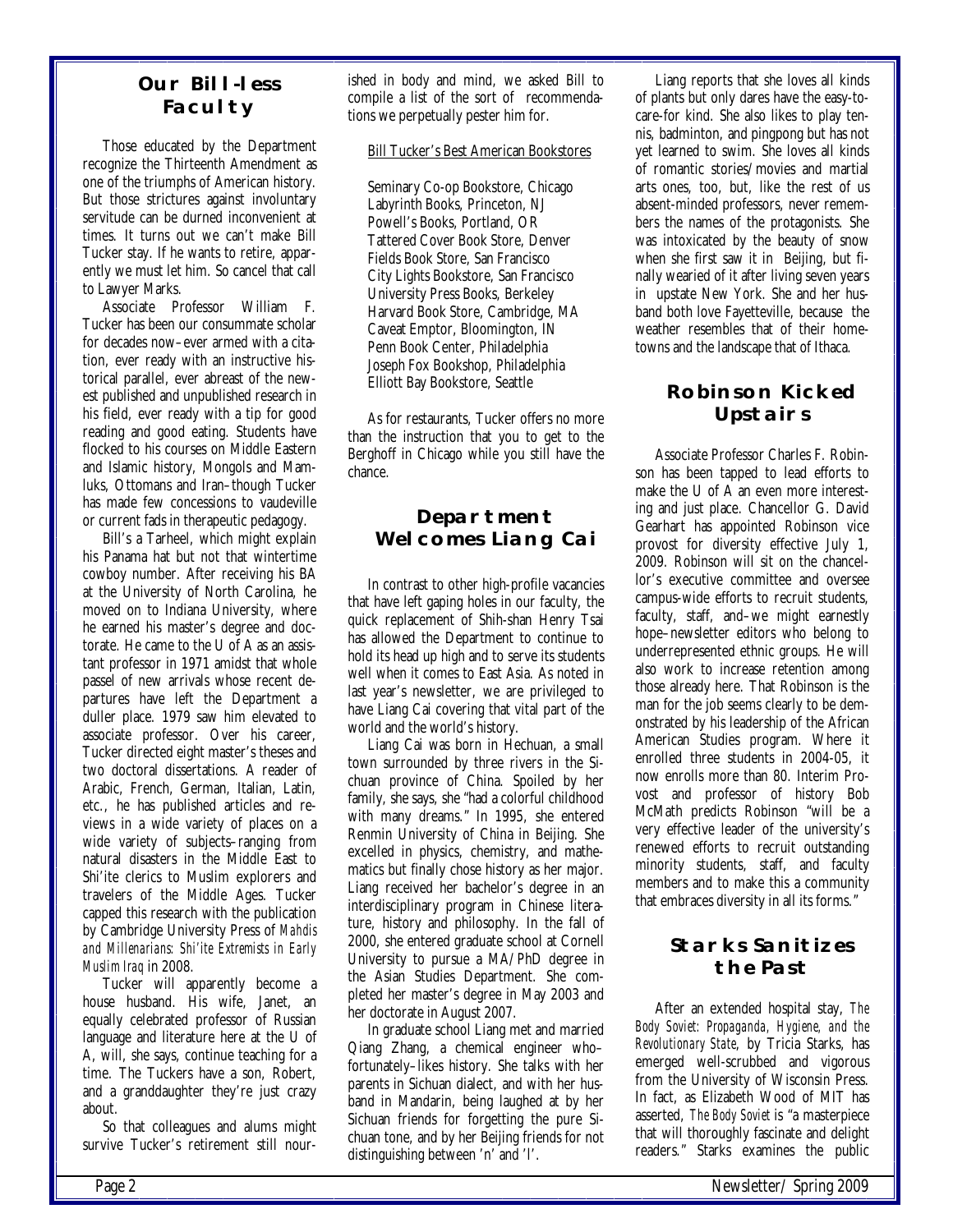health campaigns of the infant Soviet state. Exercise, cleanliness, and the shunning of booze and smokes were celebrated by Bolsheviks as signifying "mental acuity, political orthodoxy, and modernity." Strong bodies would build a strong state. Starks writes, "One individual– making the correct choice to brush one's teeth, wash one's hands, [*wear one's tie?*] or exercise on the weekend–became not just a healthier person but the embodiment of the future success of the Soviet experiment." Scarce resources dictated these campaigns be ones of propaganda rather than force, and *The Body Soviet*  lavishly reproduces, in living color, numerous health and hygiene posters. Still, the Soviet public health effort was the most throughgoing of its day, and, within ten years, Russians were, on average, living ten years longer than before the revolution.

Starks has now turned to another part of the story, chronicling Russians' irrepressible urge toward self-destruction. This autumn, the in-vogue publisher Routledge will publish a volume she edited with Matt Romaniello of the University of Hawaii, *Tobacco in Russian History: The Seventeenth Century to the Present*. A study of Russian roulette will follow.

Surveying the roués, lungers, burntout cases, and hollowed-out shells that litter our Department, Starks, who's learned a thing or two from Comrade Stalin, has been inspired to organize "voluntary" medicine ball outings for the faculty. She regularly reminds us that "The Workers of the Department Do Not Have the Right to Poison Their Strength, Body, and Mind, Which Are Needed for the Collective Work of Educating the Natural State."

# **Sloan's Runaway Bestseller**

Maybe you think poring over state court records is work best left to positivist troglodytes. Well, Kathryn Sloan has news for you. In *Runaway Daughters: Seduction, Elopement, and Honor in Nineteenth-Century Mexico*, our Latin American historian employs records of 212 *rapto*  cases tried in Oaxaca between 1841 and 1919 in the most novel way–to illuminate gender, generational conflict, cultures of courtship and honor, workingclass community life, the liberalization of the Mexican state. The young women at

 the center of *rapto* cases had, theoretically, been seduced or abducted, but Sloan finds that many of them seem actually to have eloped, wishing to marry in the face of parental opposition. Interestingly, judges often sided with the these young working-class couples rather than with parents. Eroding the patriarchal family authority of the colonial era, the Porfirian state "upheld principles of liberalism and free choice by allowing minors to continue clandestine courtship practices and freely choose their spouses as individuals." While mapping out larger social and ideological terrains, those court records are also, Sloan says, "one of the only sources where we can hear the voice of the historically silenced: minor girls, their poor suitors, and working-class parents and neighbors." A fetching volume, *Runaway Daughters* is available from the University of New Mexico Press, a leader in Latin American studies.

Sloan's next project seems equally intriguing. She will study "moral panics" in 19th and 20<sup>th</sup> century Mexico inspired by bullfighting, alcoholism, and suicide. Try telling Kathy that Ernest Hemingway has already cornered the market on all those things and she's apt to reply, "Isn't it pretty to think so?"

# **OZARK HISTORICAL REVIEW**

The thirty-seventh volume of the *Ozark Historical Review* was launched last spring, ably captained by Dr. Michael Pierce (with some hauling on the bowline by editorial crewmen Benjamin Grob-Fitzgibbon and Bob McMath). As always, it featured the best in research and writing by U of A history students. The 2008 voyage carried: "'There's Money in Them': General S. C. Armstrong's Marketing Plan for the Hampton Indian Program, 1878-1893," by Jeremy Taylor; "'The Paradise of America': Visions of Land Use on the Southwestern Frontier," by Rob Bauer; and "Forging the Heart of a Frankensteinian Monster: Urbanization and Modernization in Pre-Imperial Berlin, 1861-1865" by Jeffrey Grooms. The 2008 edition of the *Ozark Historical Review* may be obtained from the Department of History, Old Main 416, Fayetteville, AR 72701.

To make the *OHR* more broadly available, the 2009 edition will be available online at the Department's website (http:// history.uark.edu). Just click on publications. The *Ozark Historical Review* is published annually in Fayetteville by Alpha Chapter, Phi Alpha Theta, the national honors society for students of history.

# **Banquet: Bye-Bye Bukey**

Because the 2008 Phi Alpha Theta annual awards banquet assembled at the parish hall of St. Paul's Episcopal Church, we could, in contrast to 2007's dry affair, drink all we wanted–provided we kept our pinkies extended. Alpha chapter president Krista Jones welcomed the throng and presided over the initiation of the following into Phi Alpha Theta: Kimberly Carlson,Nathan Clark, Kalisa Erny, Erica Frasier, Michelle Granrud, Jeffrey Grooms, Shawna Houchins, Matthew Lammers, Bethany Larson, Jason McCollom, Ryan McCracken, Sheldon Metz, Caroline Peyton, Jennifer Pickett, Sarah Pollock, Emily Rogers, Bianca Rowlett, Savannah Schwitters, Lacey Thomas, and Kathryn Wren.

We didn't know it at the time, but Jeannie Whayne then delivered what would be her final banquet address as chair, saying her farewells to departing colleagues Evan Bukey, Don Engels, and Henry Tsai. Our pensioned colonel Derek Everett, having returned (despite our best efforts) from retirement, commandeered the podium to preside over a tribute to Bukey, much of which was devoted to documenting *herr doktor*'s physical and temperamental resemblance to V. M. Molotov. It being May Day, Bukey then reviewed the Department's troops, missiles, and tanks from atop a papier-mâché model of Lenin's Tomb. After Bukey bid adieu at the end of the parade, the Department immediately fell into what apparently will be a permanent state of arrested sartorial development.

Richard Sonn, le roi de graduate studies, announced the following awards to graduate students: *Jesse Taylor, Jr. Endowed Scholarship for an outstanding history major:*  Ahmet Akturk; *James J. Hudson Graduate Fellowship:* Matt Stith; *McNeil Award for Graduate Paper for outstanding paper by graduate student:* Derek Everett..

 Tsaritsa Trish Starks then showed the love to the following undergraduates: *David W. Edwards Scholarship for outstanding undergraduate study of history:* Alexandria Gough, Shawna Houchins; *George W. Ray Memorial Award for the study of western civilization:* Thomas Richardson;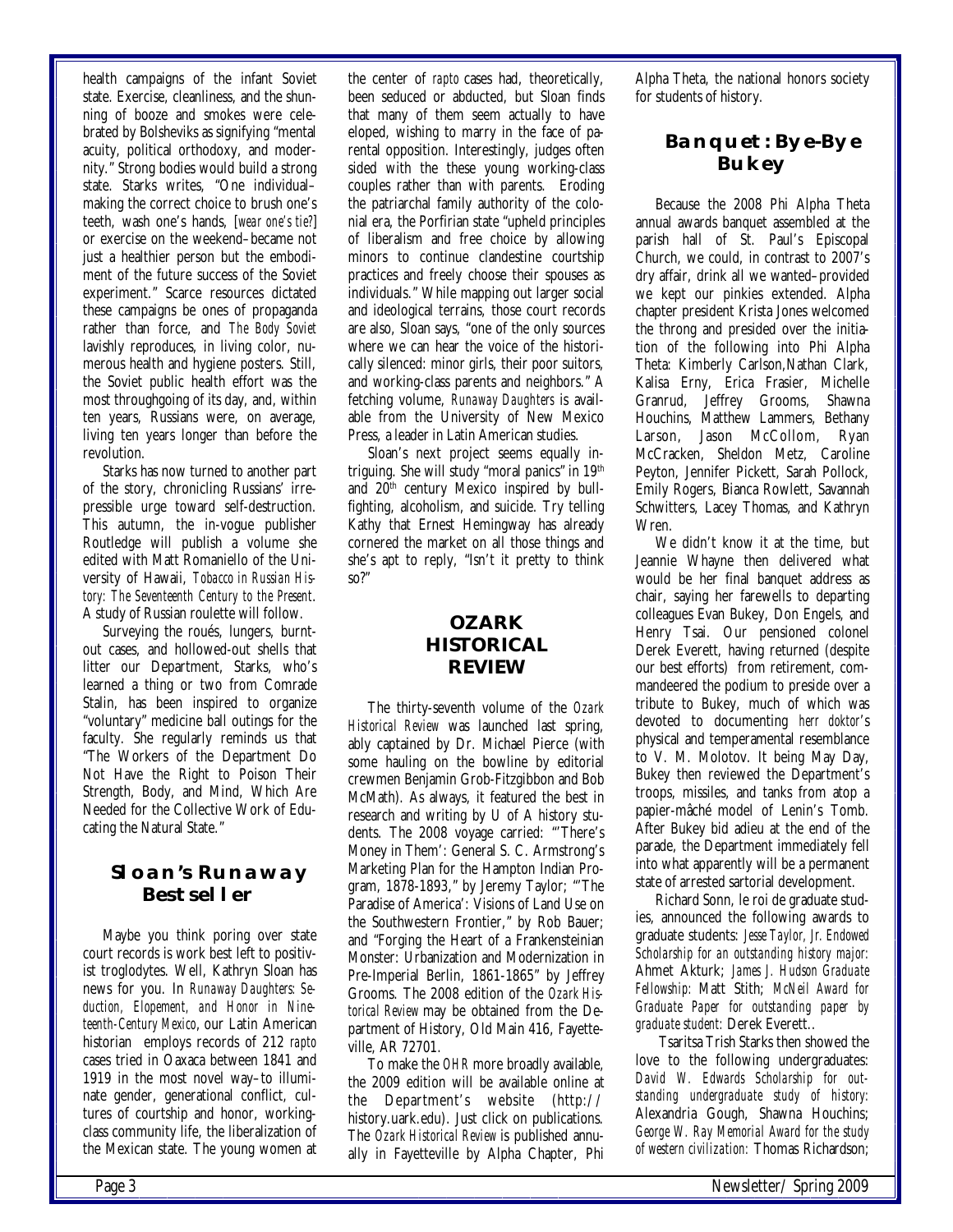*J. Margaret Roberts Award , awarded ro an outstanding senior history major:* Nicolas Moore, LeAnn Suggs; *Jesse Taylor, Jr. Endowed Scholarship for an outstanding history major:* Matthew Flemister; *Sidney Moncrief Scholarship for undergraduate studying African-American history:* Seth Jewell; *Walter Lee Brown Scholarship for outstanding research in Arkansas or American history*: Caroline Peyton; *George Billingsley Award for the best paper on a Middle Eastern or Asian topic:* Caleb McCallum; *Georgia V.C. Saunders Award for an outstanding history major who is also a veteran or child of a veteran:* Eric Froyd; *J.William Fulbright Award for the senior history major with the highest GPA:* Matt Lammers; *James J. Hudson Research Award for study of military history:* Anna Pfeifler; *McNeil Award in European History for the best undergraduate paper on a European topic:* John Terry, Jeff Grooms; *Oscar Fendler Award for the best paper on Arkansas or Souther history:* Lonnie Strange; *Phi Alpha Theta Award for outstanding undergraduate paper:* Kimberly Carlson; *Robert E. Reeser Award for Classical Studies for outstanding undergraduate paper:* Matt Lammers.

The following senior history majors received Certificates of Academic Excellence for maintaining grade point averages above the timberline: Matt Lammers, Nicolas Moore, LeAnn Suggs, Elizabeth Hornbeck, Jody Batzer, Cody Hackett, Kimberly Carlson, John Terry, Samantha Jones, Jonathan Wood, Jeffrey Grooms, Anna Pfeifler, Lonnie Strange, Hudson Smith, Noel Runyan, Savannah Schwitters, Thomas Lacey, Daniel Snyder, Michelle Granrud, Jessica Estenssoro, Leon Kassab, Amanda Lee, Lisa Schreurs, Kalisa Erny, Jodi Blair, Erica Frazier, Vanessa Hobbs, Jamie Wilson, Allen Dark, Caroline Peyton, John Pickhardt, Joselin Niemyer, Ryan McCracken, and Samuel Covington.

Joining us in the bunker that night was Phi Alpha Theta's distinguished lecturer for 2008, Dr. Allan Millett, the Stephen Ambrose Professor of History at the University of New Orleans, where he directs the Eisenhower Center for American Studies (he is also professor *emeritus* at the Ohio State University). Millett brought a lifetime of exemplary research and writing on American military history to his Phi Alpha Theta lecture, "Going to Korea and Searching for the Korean War." He is the author of eleven books, including *The Politics of Intervention: The Military Occupation of*  *Cuba, 1906-09* (1968); *A Short History of the Vietnam War* (1978); *Semper Fidelis: The History of the United States Marine Corps* (1980); *For the Common Defense: A Military History of the United States of America* (1984); *A War to be Won: Fighting the Second World War, 1937-1945* (2000); and *The War for Korea, 1945-1950: A House Burning* (2005).

# **Undaunted PhDs**

Seven of our students spit in the face of a menacing job market and completed their doctorates in 2008. None were, at least report, selling apples on Broadway for five cents apiece.

**Basri** is one of the Indonesian scholars who have helped make the U of A a center for the study not simply of the Middle East but the Islamic world more generally. He could also regularly be spied playing Xtreme badminton at the HPER. Basri received his undergraduate degree from the State Institute of Islamic Studies in Malang, Indonesia before coming to Fayetteville courtesy of the Fulbright Program. He completed a master's thesis, "T<sup>-</sup>ah <sup>-</sup>a Husayn and Islam: A Critique of Historical Interpretation," in 1997. His dissertation, "Indonesian Ulama in the Haramayn and the Transmission of Reformist Islam in Indonesia (1800-1900)," was directed by Joel Gordon. Basri has returned to Malang and is teaching at his alma mater.

**Matthew Byron** comported himself honorably in defending his dissertation, "Crime and Punishment: The Impotency of Dueling Laws in the United States," directed by Beth Barton Schweiger. Having received his BA at the University of Massachusetts, Amherst, Byron honed his sense of honor at Clemson, where he earned a master's degree, before journeying to this field of honor. Here he has been honored with the Diane D. Blair Fellowship and the Yowell Award, the highest honor accorded teaching by a graduate student. We are honored to announce that Dr. Byron will be teaching for us next year. Byron has been here long enough to see his beloved Red Sox lift themselves up from ignominy, prompting numerous affairs of honor with Orioles, Indians, and Rockies fans, all of whom published cards denouncing him as an insolent puppy.

Matt's better half, **Tammy Byron**, had her committee shouting "hallelujah!" over her pathbreaking dissertation, "'A Catechism for Their Special Use': Slave Catechisms in the Antebellum South." This Dr. Byron is also a celebrant in the Church of Schweiger. She earned her bachelor's and master's degrees at Minnesota State University Mankato and has taught both at Minnesota State and the U of A. Byron has held the James J. Hudson Graduate Fellowship Prize in the Humanities, and has presented papers before the Mid-America Conference on History and the Arkansas Association of College History Teachers. She will be teaching for the Department next year.

**Jared Dockery** has brought a sportswriter's skill to the study of the Second World War (and will point out to you that there's no crying in history anymore than in baseball). Dockery attended Harding University before coming to the U of A, where he wrote a master's thesis, "General Eisenhower and Allied Air Power during World War II," under the direction of Evan Bukey, and a doctoral dissertation, "'Quick on his Feet, and Even Quicker in his Brain': Lightning Joe Collins at War," directed by Daniel Sutherland. In addition to teaching at the U of A, Dockery has worked for the *Northwest Arkansas Times* and served as a youth minister for the Bella Vista Church of Christ. He is now assistant professor of history at Harding University.

Since blowing into town in 2003 as the Department's first Distinguished Doctoral Fellow, **Jason Pierce** has been a less embarrassingly fervent native of Colorado than his bitter rival Derek Everett–though even Pierce has failed to grasp the justice of returning that breakaway province to Texas. Pierce received his BA from Fort Lewis College in Durango and his master's degree from Portland State University and has been a singing cowboy at UCLA's Autry National Center of the American West. His essay, "The Winds of Change: The Decline of Extractive Industries and the Rise of Tourism in Hood River County, Oregon," appeared in the *Oregon Historical Quarterly* in 2007. Pierce's committee paled at the sight of his dissertation "Making the White Man's West: Whiteness and the Creation of the West," which was directed by Elliott West. Pierce has worked for the Arkansas Center for Oral and Visual History and taught at the U of A and Northwest Arkansas Community College. We hope to bring him back for a curtain call next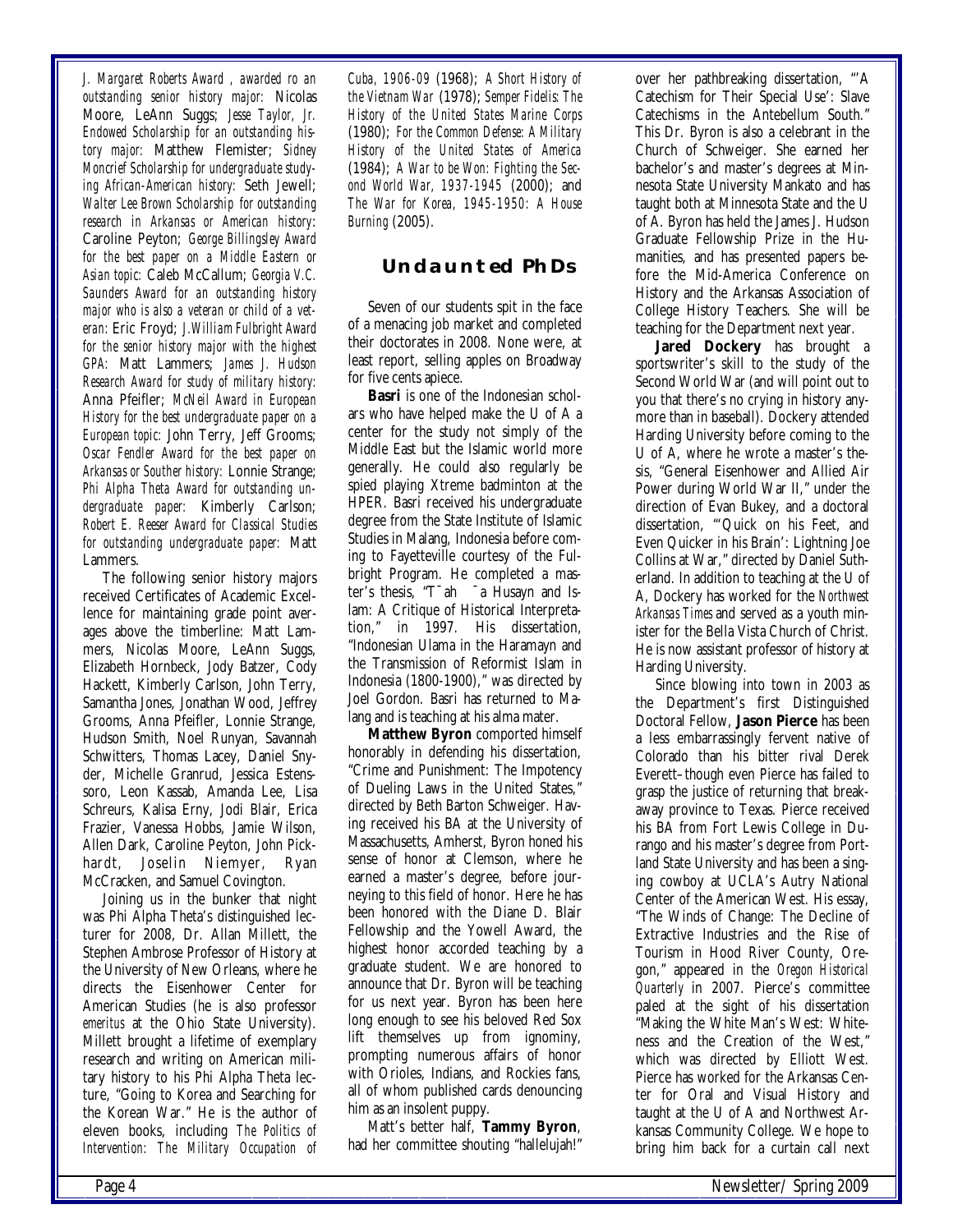year.

**Brent Riffel** played chicken with his committee in defending "The Feathered Kingdom: Tyson Foods and the Transformation of American Land, Labor, and Law, 1930-2005," directed remotely by David L. Chappell. Riffel is Arkansan to the core, having attended Hendrix College and earned an MA here at the U of A in 2001, though in that instance he steered clear of lyric poultry (the thesis being "Conceptual Continuity: The Art and Ideology of Berthold Lubetkin," directed by Thomas C. Kennedy). Having pled guilty to several felony counts, Riffel was sentenced to a year's service in 2007-08 as assistant editor of the *Arkansas Historical Quarterly* (in whose pages he has also published). He has written for the *Encyclopedia of Arkansas History and Culture* and was also a principal in the development of an Arkansas history textbook for young readers published recently by the University of Arkansas Press. Given his comprehensive knowledge of the pop culture of the twentieth century, faculty members have always assumed Riffel is an extraordinarily well preserved ninetyyear-old. Documents prove otherwise. Riffel now teaches history at College of the Canyons in Santa Clarita, CA.

Just when we finally started spelling his name correctly, **Scott Tarnowieckyi** (who has had to be extraordinarily patient with us) went and finished his doctorate. Tarnowieckyi seems most comfortable in the corners of states, having earned his BA at Missouri Southern in Joplin, his MA at Pittsburg State in southeastern Kansas, and completed his dissertation here in northwest Arkansas, under the command of Dan Sutherland ("Between the Hawk and the Buzzard: The Civil War in Henderson and Daviess County, Kentucky"). He has taught at Missouri Southern, Northwest Arkansas Community College, and the U of A, and is now dispelling ignorance at Texas A&M.

# **The Kids are Alright**

We squawk a lot–and rightly so– about our top-notch faculty and talented graduate students. But let's not forget our undergraduate majors. They're the best in the business, too.

We brought in a bumper crop of honors theses in 2008, Jeannie Whayne,

 Rick Sonn, and Michael Pierce having the greenest thumbs: Kimberly Carlson, "Crisis in Van Buren: A Small Town's Reaction to School Integration" (director: Michael Pierce); Jeffrey Grooms, "The Lance of St. George: Urbanization, Unification, and the Emergence of German Identity in Berlin, 1860-1875" (director: Richard Sonn); Cody W. Hackett, "'Salvation in the Soil': Free Men, The Freedmen's Bureau, and the Southern Homestead Act in Arkansas" (director: Patrick Williams); Leon Kassab, "The Haymarket Affair and the Diversity of Anarchism in Nineteenth-Century America" (director: Michael Pierce); Mat-<br>thew Lammers. "Translating Turmoil: "Translating Turmoil: American Perspectives on the 1871 Paris Commune" (director: Richard Sonn); Joselin Niemyer, "Arkansas and Polio" (director: Jeannie Whayne); Caroline Peyton, "Opportunity Knocks: An Examination of the Knoxville Transient Bureau and Transient Population" (director: Jeannie Whayne); Charles Puddephat, "Dyess Colony: A Laboratory for Small Farming" (director: Jeannie Whayne); Lonnie Strange, "The Civil War and Reconstruction in Mississippi County, Arkansas: The Story of Sans Souci Plantation" (director: Jeannie Whayne); John Terry, "Give Me That Old Time Religion: Nostalgia, Memory, and the Rhetoric of Loss in the Venerable Bede's *Ecclesiastical History of the English People*" (director: Lynda Coon); Jamie Clair Wilson, "Married to the Land: Women's Responses to the Post-2000 Land Grab in Zimbabwe" (director: Andrea Arrington).

Four of these honors graduates–Kimberly Carlson, Jeffrey Grooms, Matt Lammers, and John Terry–were initiated into Phi Beta Kappa, Alpha Chapter of Arkansas, last May with appropriately esoteric rites (we'd be telling you too much if we mentioned the goat's blood).

Students still studying with us are playing to heavy mitting, too. Kaely Kantaris, who is working on an honors thesis with Andrea Arrington examining the charity work of celebrity musicians (such as Sonny Bono) in Africa, has won a Presidential Scholarship, which is awarded to one student from Fulbright College displaying superior academic achievement. Alex McKnight is the first U of A student since 2002 to be selected–in a national competition–as a James Madison Scholar. This honor goes to students who intend to teach history or social science and provides both scholarship support and a sixweek stint at Georgetown University for study of the Constitution.

# **Walter L. Brown Honored**

The Department's "fine Arkansas gentleman"–professor *emeritus* Walter L. Brown–will be honored this spring for his achievements as a teacher, editor, and scholar. Few have done more than Brown either to promote the study of Arkansas history or to promote the study of history at Arkansas. Many alums probably know him best as an inspired teacher, offering generations of students instruction in Arkansas, southern, antebellum, and African-American history. But as editor of the *Arkansas Historical Quarterly* (1958-1990) and secretarytreasurer of the Arkansas Historical Association (1955-1990), Brown ensured in other ways that the U of A remained the leader in Arkansas studies. Brown transformed the *Arkansas Historical Quarterly*  into a full-time scholarly journal, ensuring that it kept abreast of new interests and methodologies in history while never wavering in its devotion to the state. Under Brown's leadership, for example, the *Arkansas Historical Quarterly* published some of the earliest scholarship on Arkansas's African-American and civil rights history. A pioneering, and unsparing, examination of the Little Rock school desegregation crisis by Numan Bartley appeared in the journal as early as 1966, while Orval Faubus was still governor. As secretary-treasurer of the Arkansas Historical Association, Brown saw to the day-to-day survival of an organization that has promoted the writing, teaching, and preservation of Arkansas history across the state and around the nation. An estimable scholar himself, Brown wrote the definitive biography of Albert Pike, that central personality of antebellum and Civil War-era Arkansas.

 Strange to say, this extraordinary contribution to our state and our university was made by a native of central Texas. Born in Gatesville, Brown served in the Army Air Corps from 1943 to 1946 and thereafter earned his BA from Texas A&M and his doctorate from the University of Texas.

To mark Brown's accomplishment, the U of A will this May unveil a plaque honoring Brown and rename the foyer of the appropriately historic Old Main for him. James E. Lindsey, himself a consequential figure in the university's history (most recently as chairman of its board of trustees), has made a generous contribu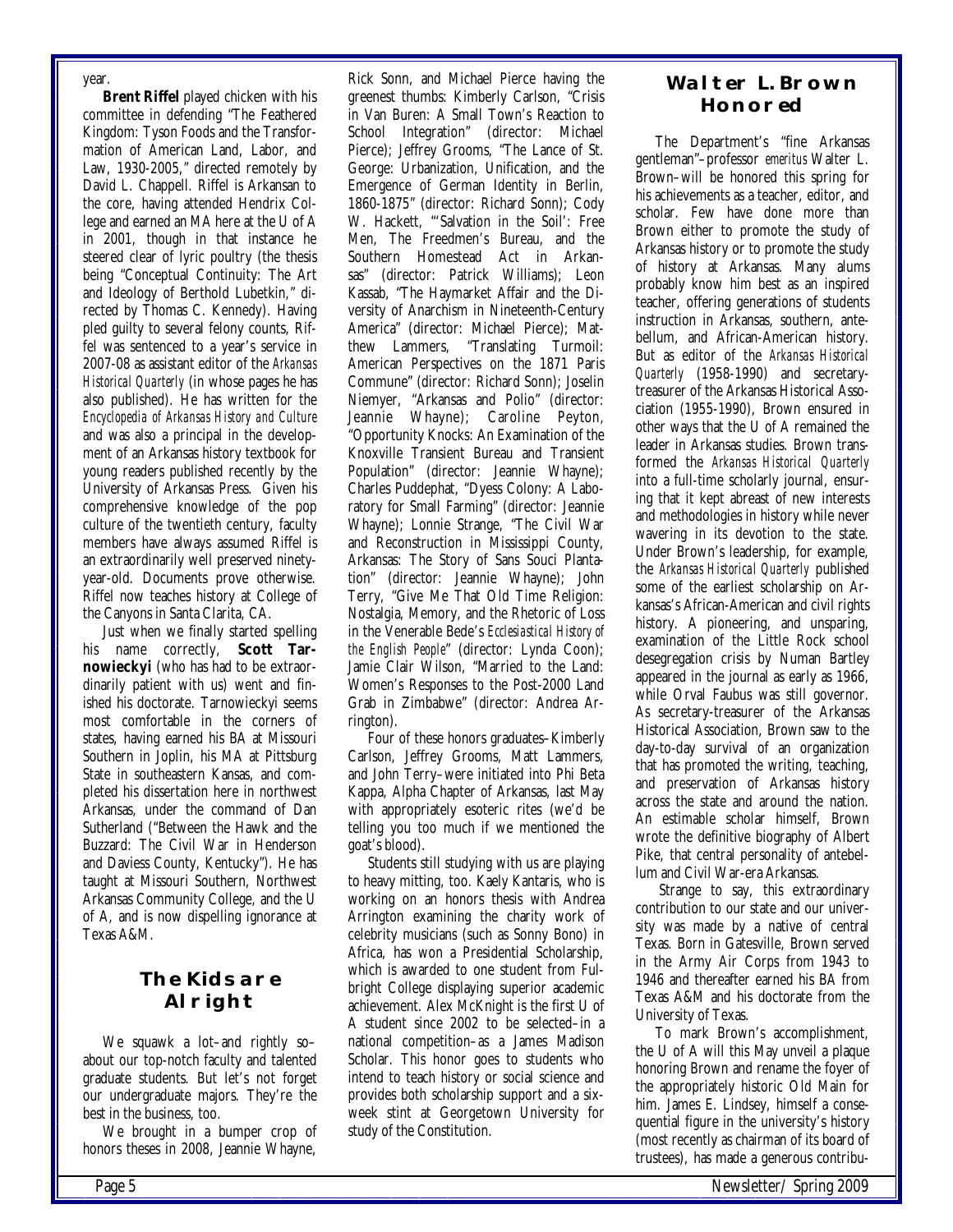tion to the Department in the name of Brown, which will go to endow the journal to which he devoted over thirty years of hard work and keen intelligence.

Alums and friends of the Department who would like to honor Dr. Brown by adding to this gift may send contributions– marked "Brown gift"–to Lynda Coon, chair,

Department of History, Old Main 416, Fayetteville 72701.

> I  $\blacksquare$  $\blacksquare$ I I I

> I I

#### **Please, Sir, We Want Some More**

You'll never convince us that the Department gets what it deserves from the college, university, or state, given our outsized record and reputation in teaching, research, and service. Our alumni and friends, knowing us better, have been much more generous (we're more upstanding than AIG, after all, and cuter than Fannie Mae). Murray and DeDe Stokely of Oakland, CA, have in the past year, for example, established the **Stokely-McAdoo Family International Study Scholarship** to aid our undergraduates in making history abroad. Others have generously endowed funds for the purchase of books and other resources in history for the U of A libraries.

But we continue to need your support to maintain our tradition of excellence in teaching, research, and service. Your unrestricted gift (**University of Arkansas Foundation-History Department, account 2780**) will allow the Department the greatest flexibility in allocating money where need is greatest, whether to support teaching, public programs, graduate assistantships, or student and faculty research, or to recognize and aid outstanding students. Of course, we would be most grateful, too, for larger gifts to endow scholarships, fellowships, chairs, and lectureships.

There are a number of other funds that may be of particular interest to our alumni: 1) **The David W. Edwards Scholarship Fund**, 2) **The Timothy Donovan Lectureship**, 3) **The James J. Hudson Graduate Fellowship**, 4) **The Robert E. Reeser Award**, 5) **The Willard B. Gatewood Graduate Fellowship**, 6) **The Walter L. Brown Scholarship in Arkansas History**, 7) **The George V. Ray Memorial Award**, 8) **The Gordon McNeil Scholarship Fund**, 9) **The Ralph V. Turner Fund**, 10) **The J. Margaret Roberts Endowed Award Fund**, 11) **The Oscar Fendler Award Fund**, 12) **The George Billingsley Award Fund**, 13) **The Jesse Taylor J. Scholarship Fund**.

**The Mary Hudgins Award** funds research and internships for students working in Arkansas history.

Gifts to the Department should be sent to Dr. Lynda Coon, Chair, History Department, Old Main 416, University of Arkansas, Fayetteville 72701, with checks made out to **University of Arkansas Foundation History Department, account 2780**.

Gifts to the Gatewood Fellowship may be sent to 325 Administration Building, U of A, Fayetteville 72701, while checks to the James J. Hudson Fellowship should be forwarded to Dr. Collis Geren, Dean of the Graduate School, 119 Ozark Hall, University of Arkansas, Fayetteville 72701.

#### **Thank you for your support**

#### **EPISTLE OF THE ABBESS**

 After nine months of penitential discipline as new History Chair, I find myself heir to a splendid office and inheritor of an intimidating legacy. Filling Jeannie Whayne's pumps is no easy task. During her ten years of service to this Department, she never went mad or at least not visibly so. I'd like to begin the so-called 'Letter from the Chair,' now renamed 'Epistle of the Abbess'—only the Pope has the Chair, the *sedes stercorata*—by recognizing the decade of service to the historians of Fulbright College carried out in a professional, humane, and indefatigable manner by my predecessor, Professor Whayne, who left me with a splendid office and who has never failed to offer sage counsel during times of turmoil.

In terms of inheriting a splendid office, there is none better in the Fulbright College of Arts and Sciences. First and foremost, I work with the Holy Trinity, History's stellar and award-winning staff, Jane Rone, Jeanne Short, and Rebecca Wright, who, like Professor Whayne, have not yet gone mad…or at least not visibly so. Without the Trinity, this leaky barge we call History would not stay afloat. Second, it is a well-known fact in Fulbright that the historians are by far the best teachers and scholars in the College. No other department can match our national and international visibility in the Humanities. Fulbright's historians publish with the top academic presses in the world, win the most prestigious national and international fellowships, and receive accolades for their pedagogical zeal from the University and the nation. These intrepid scholars conduct research across the globe: Harare, Oaxaca City, Cairo, Moscow, Venice, Paris, London, and San Marino. Their research adventures take them into a variety of intriguing venues, from the Imperial War Museum, London, to the distant, dim corner of the reading room of the Marciana National Library in Venice, to the private archives of Castle Howard in North Yorkshire, where canine companions foster the historical enterprise.

 Like their mentors, History's doctoral students have been competing at national and international levels, winning grants from presidential libraries, leading research universities, and federal agencies. Their research escapades take them to Turkey, Cairo, Rome,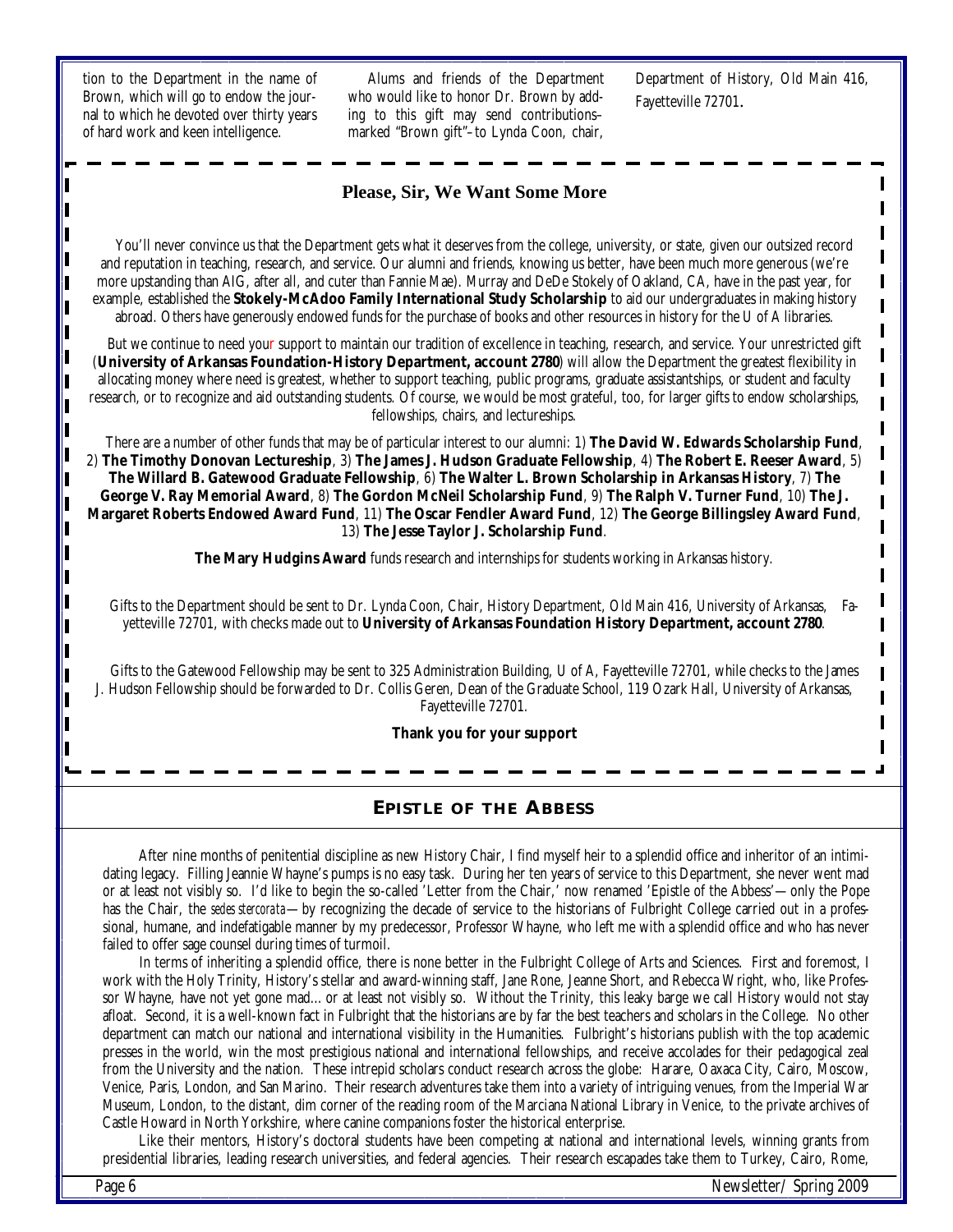New Orleans, Providence, Notre Dame, and Washington D.C. Recent graduates of History's doctoral program have secured tenure track or visiting positions at the following institutions: Iowa State, Kansas State, Oklahoma State, Texas A&M, Wake Forest, University of Malang (Indonesia), Harding University, Coastal Carolina University, UALR, and Arkansas State. History's undergraduate majors have gone on to do graduate work at Yale, Michigan, Cambridge, and Northwestern. A number of our Honors graduates are now professional historians who have authored books with leading presses and have won prizes for essays and articles. As a Department's success is best measured by the professional victories of its students, History is consistently in triumphal mode.

 More amazing still is the fact that the above achievements are accomplished in the spirit of Franciscan poverty: the State of Arkansas funds each working member of History to the tune of \$600 per head per year, a fulfillment of Franciscan *paupertas* and a proof text of the mendicant motto that poverty fuels spiritual productivity. I sincerely doubt that there is another department in this country that could come up with the list of books published during the last two years and celebrated at an April reception hosted by Chancellor Gearhart for the research price of \$600 per head. Fulbright's History is unquestionably the *best bargain* in the business. All of its members venerate to a high decree that hallowed trinity of the academy: teaching, service, and research. For the above reasons and many more unstated, I find myself happy beneficiary of the pious labors of these unflagging citizens of History, be they staff, student, or faculty.

Your fellow traveler in poverty,

*Serva servarum Dei*, **Lynda Coon** 

#### **REPORT OF THE GRADUATE ADVISOR**

I While this past year has had its ups and downs for me personally, it has been looking decidedly up for the history graduate pro-<br>gram. Eight students received their masters degrees in the spring and summer of 2008—Michael Eight students received their masters degrees in the spring and summer of 2008—Michael Cockburn, John Gore, Jennifer Koenig, Case Miner, David Parrish, James Pierce, James Powers, and Sarah Simers. Of those eight, three did theses directed by Prof. Jeannie Whayne; Profs. Sutherland, Grob-Fitzgibbon, Engels, and Pierce accounted for the rest. Seven students completed their doctoral degrees this past year. Prof. Beth Schweiger directed two of these students' dissertations, Prof. Daniel Sutherland directed three, and Profs. Elliott West and David Chappell directed one each. Seven PhDs in one year is impressive; what is truly remarkable is that nine students completed their doctorates the preceding year, for a total of sixteen new PhDs in two years. I will let our chair discuss the scholarly productivity of our faculty; for my part, I think we can be proud that one department has produced so many successful MAs and PhDs. Special thanks are due to Profs. Whayne, Sutherland, and Schweiger for mentoring so many of our graduate students this past year.

 I would also like to note the passing, last summer, of my own doctoral student, Matthew Kirkpatrick. This was indeed a sad moment for the department. I was impressed by the number of his fellow graduate students who paid their condolences at his funeral, as well as by the many faculty members who attended as well. The department has created a new graduate student teaching award in Matt Kirkpatrick's memory.

 Our graduate students have been busy attending conferences and publishing articles throughout the year. Ahmet Akturk attended the Middle East Studies Association Conference in Washington, D.C. in November, and presented a paper titled "Filming the (Im)possibility of Reconciliation: Charting New Ground in Turkish Cinema." Doctoral Fellow Rob Bauer has an article in the *Ozark Historical Review* for the third year in a row. Niels Eichhorn presented a paper at the Civil War Era in Global Perspective Conference in State College, PA in February, titled "Did Historians get Civil War Diplomacy Wrong?" Eichhorn gave another paper, at the Symposium on the 19th c. Press, the Civil War, and Free Expression, in Chattanooga, TN in November, titled "*Kadderadatsch*: A German Newspaper Perspective on the Civil War and its International Context." Finally, the peripatetic Mr. Eichhorn presented a paper at the annual meeting of the Society for Historians of American Foreign Relations in Columbus, OH in June, titled "1860-61: The International Context of the Secession Year." Eichhorn also published two book reviews in the online journal H-Civwar. Jeffrey Grooms attended the British Scholars Conference in Austin, TX this past February. Natalie Hall presented a paper at the Southeastern Medieval Association Conference in St. Louis in October, titled "Words of Healing: The Intercessions of Damasus I." Michael Hammond received an O'Donnell Grant to conduct research at the George Bush Presidential Library and has recently won the U of A's James J. Hudson doctoral prize in the humanities. Kevin Jones gave a paper at the Southeast World History Conference in Little Rock in October, titled "Islam: Creating the Universal as a Result of Context." Also in Little Rock, he presented a paper at the Middle East Studies program of UALR, titled "Aspects and Implications of Islamic Universalism in the 19<sup>th</sup> and 20<sup>th</sup> Centuries." Jason McCollom had an article accepted for publication in the *Arkansas Historical Quarterly* for the Summer 2009 issue, titled "The Agricultural Wheel, the Union Labor Party, and the 1889 Arkansas Legislature." Jared Phillips presented a paper at the James A. Barnes Conference at Temple University in Philadelphia, titled "Toward a Better World: LBJ, Niebuhr, and American Human Rights, 1964-66." Matt Stith received two fellowships this past year: the James Hudson Research Fellowship from our university, and the Alfred D. Bell Fellowship from the Forest History Society and Duke University. He presented a paper at the Missouri Valley History Conference in Omaha, NE, in March, 2008 titled "Overlooked Ubiquity: The Environment's Role in the American Civil War," and delivered another at the American Society for Environmental History Conference in Tallahassee, FL in February 2009, on "Nature and Irregular Warfare on the Trans-Mississippi Frontier." Matt continued his busy year by publishing an article titled "At the Heart of Total War: Guerrillas, Civilians, and the Union Response in Jasper County, Missouri, 1861-1865" in *Military History the West* 38 (2008), and a book review in H-Civwar of *Race, War and Remembrance in the Appalachian South* by John C. Inscoe. Sonia Toudji received a 2009 research travel grant from the University of Notre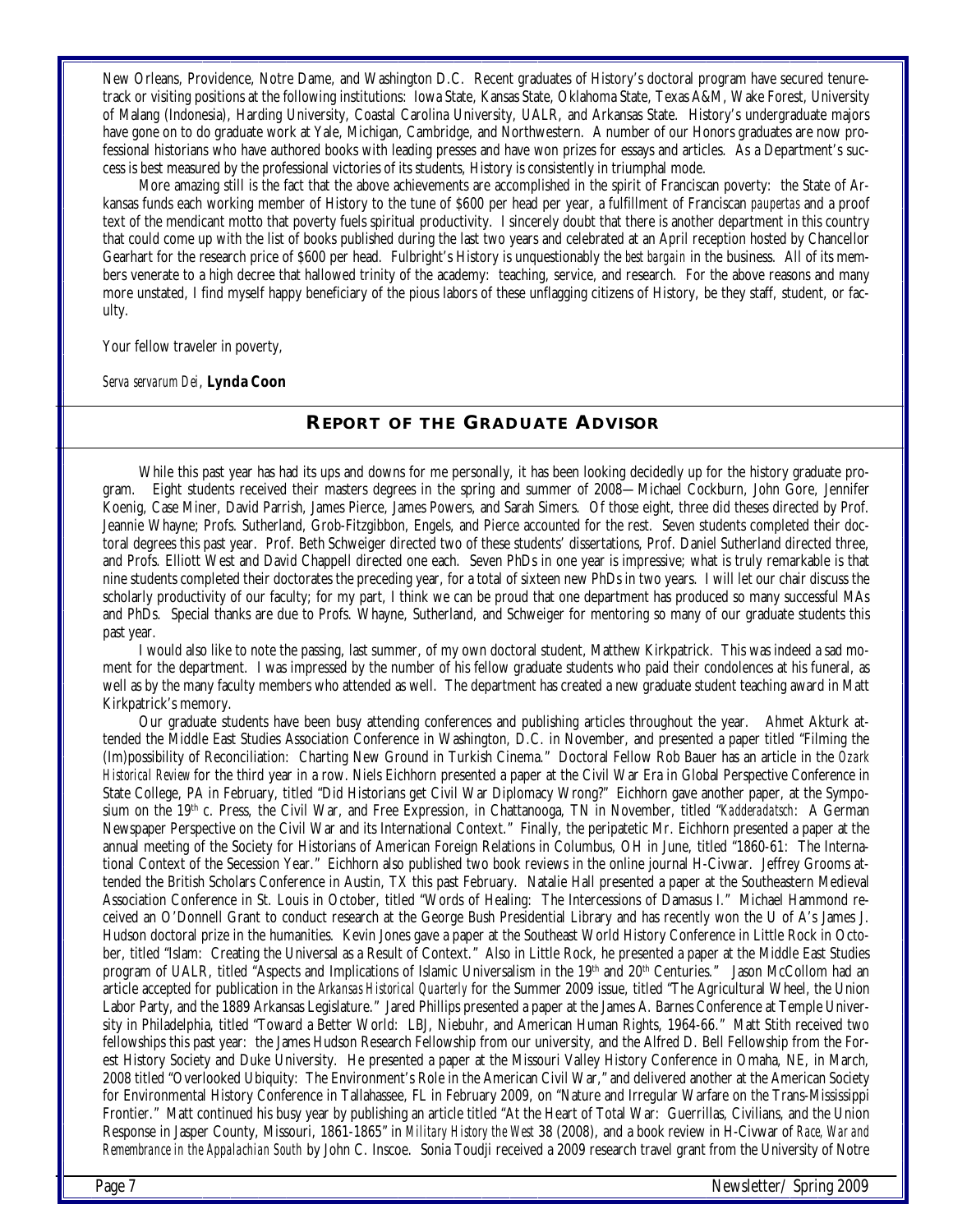Dame. Yulia Uryadova was named a Research Associate and received a travel grant from the Summer Research Laboratory on Russia, Eastern Europe and Eurasia of the University of Illinois at Champaign-Urbana.

 Our graduate students are no slouches in the classroom either. Michael Hammond has brought home the Yowell Award, Fulbright College's highest honor for teaching by graduate students. This is the third year in a row that one of our own has won the Yowell Award—and the sixth time in the last ten years.

 Finally, as my term as associate chair nears its end, I would like to thank the two department chairs with whom I have served, Jeannie Whayne and Lynda Coon. The department has been fortunate indeed to have had two such exemplary leaders directing the program during difficult times. I have enjoyed working with our graduate students over the past three years, and offer my successor my best wishes in continuing the work of directing and improving our graduate program. Thanks, too, to Jane Rone, without whose institutional knowledge, diligence, and good humor the associate chair's job would be much more difficult.

#### **Richard D. Sonn**

#### **THE TALK OF THE GOWN**

**Andrea Arrington**, assistant professor and member of the Mod Squad, started off her second year at the University of Arkansas with daring missions to global hot spots. She spent five weeks in Zimbabwe last summer, keeping an eye on civil unrest and wondering on a daily basis when the electricity would come back on, water would start running again, and the grocery stores would have food in them. Strangely, the National Archives were virtually empty, so she was able to get quite a bit of work done, despite the lack of electricity. Arrington managed to leave the country unscathed on the day of the hotly contested run-off election, but, ever the thrillseeker, headed off to Johannesburg, South Africa, in September to attend a conference and experience life in one of the world's highest ranking cities for violent crime. Happily, she returned to Fayetteville safely, and decided for the sake of her concerned family, friends, and colleagues to deliver papers in more peaceful destinations like Burlington (Vermont) and Chicago. This summer she heads off to Ghana with Dr. Charles Robinson and Dr. Calvin White, but plans to avoid Zimbabwe , being curiously uninterested in contracting cholera. Arrington has an article due out in *African Studies*.

**Alessandro Brogi**, associate professor, did not leave the country even once in 2008. Maybe he thought that promotion and tenure obligated him not to abandon ship. Maybe he was just ducking trouble with the INS. But he made up for a sedentary 2008 by flying this January to a conference of "foreign policy experts" sponsored by the Italian Foreign Ministry. He was the only "overseas" guest, his presence being a sign that Italy still cares about what the U.S. does and thinks. The paper he delivered concerned U.S.- Italian relations during the Cold War (in Italy they also still believe that we can learn from the past). He squirmed a little bit when he had to shake hands with seven-time prime minister Giulio Andreotti but survived the ordeal. 2008 did see him traveling to New Orleans, as far South as he's ever been, where he checked the trail left by Katrina, two years after he had danced for her victims, and delivered a paper on Western European reactions to the Prague Spring of 1968. The proceedings of that conference, sponsored by the UNOCENTER Austria Ten Year Anniversary Conference, the Eisenhower Center of American Studies, and Boltzmann Institut für Kriegsfolgenforschung, Graz, Austria, have been published by Rowman & Littlefield. At Ohio University, his alma mater, he had the distinct honor of keynoting for their Second Annual Graduate Student Conference in History. Meanwhile, he has pretty much completed his epic on the U.S. vs. western Communists. The book, *Confronting America: America's Cold War against the French and Italian Communists*, will be published by the University of North Carolina Press next year. Brogi now only has eyes for the Old Country, his next book project being a survey of U.S.-Italian relations from day one (1776) to the present.

**Liang Cai**, assistant professor, is currently revising her book manuscript, "In the Matrix of Power: The Social and Political Status of Confucians in the Western Han." Her essay, "When the Minority Were Portrayed as the Protagonists: The Social and Political Status of Ru under Emperor Wu (141-87 B.C.E.) of the Han," is under review at *Early China*. Cai traveled to Jacksonville, Florida, this past November to present a paper, "A Reshuffle of Power: Witchcraft Scandal in the Western Han Dynasty," at the 12th Annual Southeast Early China Roundtable Conference. She has recently published pieces in *Early China* and *China Scholarship*.

**Lynda Coon**, associate professor, will leave discussion of her elevation to chair to the funny papers and the *Police Gazette*. We concentrate here on her scholarly attainments. Coon received a contract from the University of Pennsylvania Press for her forthcoming book, *Dark Age Bodies: Gender & Monastic Practice in the Early Medieval West*. She also published two essays in 2008: "Somatic Styles of the Early Middle Ages," in the twentieth-anniversary volume of the British journal *Gender & History* and "Gender and the Body" in the third volume of the *New Cambridge History of Christianity*. Coon served as chair of the American Historical Association's James Henry Breasted Prize Committee (for historical monographs focusing on the period before 1000). This year's winner is Anthony J. Barbieri-Low, *Artisans in Early Imperial China* (University of Washington Press, 2007). She also evaluated applications from the field of medieval history for the 2009-2010 class of fellows of the National Humanities Center. Finally, Coon presented "The Mandalas of Hrabanus Maurus" at an international conference on early medieval studies held in Portland, Oregon (March 2008) and gave the plenary lecture, "Mapping Generational Change onto Medieval Sacred Space," at the 17<sup>th</sup> annual meeting of the Women's History Network, University of Glasgow (September 2008).

**Robert Finlay**, professor, is the tops! He has just won Fulbright College's Master Researcher Award for 2008-2009. No surprise there--Finlay of late has been treating the world to mansized helpings of his elegant scholarship. He has recently published a collection of essays, *Venice Besieged: Politics and Diplomacy in the Italian Wars, 1494-1534*, with Ashgate, and his much-anticipated *The Pilgrim Art: The Culture of Porcelain in World History* will appear from the University of California Press later this year.

 **Joel Gordon**, professor, is still walking beat on the Arab street. 2008 saw him publish "River Blindness: Black and White Identity in Early Nasserist Cinema," in *Narrating the Nile: Politics, Cultures, Identities*, edited by Israel Gershoni et al. (Lynne Rienner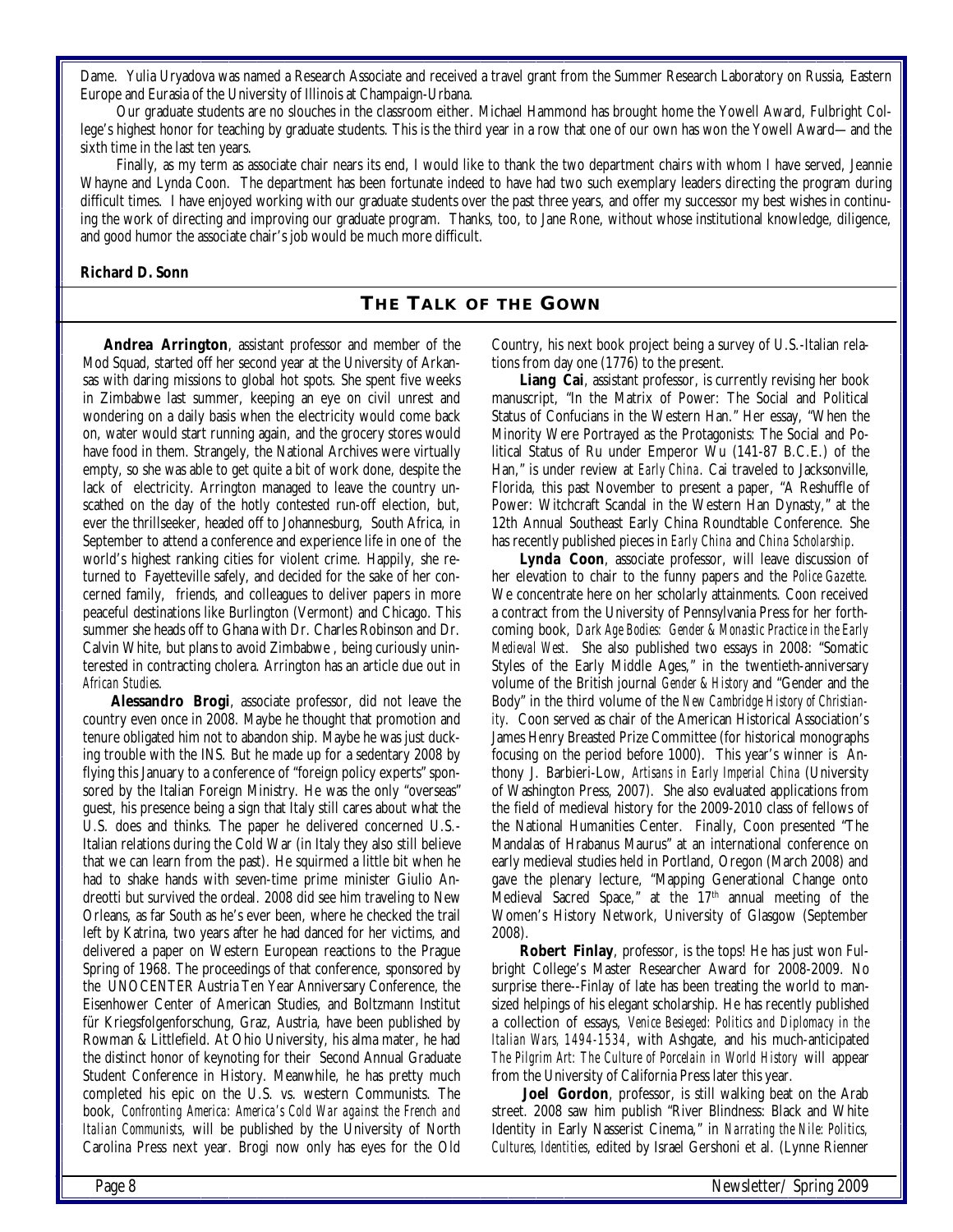Press), as well as four book reviews: one in *Journal of Military History*, and three in *Dawn*, the leading English-language daily in Pakistan. He delivered a Fr. H. W. Caspar Endowed Lecture, "What's Playing in Cairo: Recent Egyptian Cinema," at Creighton University in February 2008. Last August, Gordon presented a paper, "Cinematic Youth Culture: Secular Imaginings and Anti-Idealizations – Retreat or Resurgence?" at a workshop, "The Decline of Secularism in Egypt?" hosted by the School of International Studies at Simon Fraser University in Vancouver. Gordon is still book review editor for the *International Journal of Middle East Studies* and still hosts Nadi Cinema, the U of A's bi-weekly Middle East film club. In January 2008, he watched returns from the Iowa caucuses in Karachi. "Yes we can" in Urdu, he tells us, is "mumkin hey!" But you'll probably want to double-check before you go screaming "mumkin hey!" on the streets of Peshawar.

**Thomas Grischany**, visiting assistant professor, is filling Evan Bukey's shiny black riding boots by teaching our courses in German and Modern European history. Grischany studied at the University of Vienna and the University of Hamburg before receiving his PhD from the University of Chicago in 2007. His dissertation, "Austrians in the German *Wehrmacht*, 1938-45," was directed by John W. Boyer. Dr. Grischany has published articles in *Austrian History Yearbook* and *Contemporary Austrian Studies*.

**Benjamin Grob-Fitzgibbon**, assistant professor, became the envy of his colleagues when he was described in a student evaluation as a "total badass." The young Briton was well into the third volume of Mencken's *The American Language* before he discovered that this is the highest compliment a student can pay. In his first full calendar year at the U of A, Dr. Grob-Fitzgibbon began work in earnest on his new book project, provisionally titled "Imperial Endgame: British Counterinsurgency and the End of Empire," which took him in May and June to the United Kingdom, where he consulted files at the National Archives, the British Library, and the Imperial War Museum. Grob-Fitzgibbon also published an essay in *Perspectives on History* (the AHA's newsmagazine) in May, gave an invited lecture on the history of terrorism at the University of Oklahoma's Summer Workshop on the Teaching of Terrorism in June, and presented an invited paper on British counterinsurgency in Malaya at the Army General Staff and War College at Fort Leavenworth, KS, in September. He published or has forthcoming book reviews in the *Arkansas Historical Quarterly, the Journal of Military History, the International Journal of Middle East Studies,* and *British Scholar* (a fashion magazine). Grob-Fitzgibbon says he "continues to embarrass himself" on the op-ed pages of the *Northwest Arkansas Times*, but his column on voting in his first presidential election was a little gem as far as the rest of us were concerned. Grob-Fitzgibbon graduated his first MA candidate in May, and is currently working with 7 MA students and 2 PhD students. Since the fall of 2008, he has served on the department's Graduate Studies Committee, and in October offered extensive feedback to Lt. Col. David Fivecoat, the lead writer of the new U.S. Army field manual "Tactics in Counterinsurgency." Grob-Fitzgibbon was awarded the History Department's E. Mitchell and Barbara Singleton Endowed Faculty Award and a university New Faculty Commendation for Teaching Commitment.

 **Thomas Kennedy**, professor *emeritus*, writes: "This may be more than you want to hear from an old guy, retired and living on a fixed income, but you know how we do jabber on. Being retired, I, of course, mainly sit around and complain, but I do have an occasional lucid moment in which something gets done. During these rare periods, I managed to complete a book entitled *Light in the*  *Lord: A History of Southland College of Arkansas, 1864-1925*, which will be published sometime in 2009 by the University of Arkansas Press. Southland was a school for former slaves and their children founded and maintained by resolute Indiana Quakers. Clinging to the usually good and mainly gentle Society of Friends, I presented a paper, ''Waking Up the Society to Thought': John Wilhelm Rowntree in London Yearly Meeting, 1893-1905' to the Friends Historical Society in London. It will be published in a future edition of that organization's journal. While in London, Mary and I were fortunate to spend some time with two former students living in the UK: Amanda Beam, a research scholar at the University of Glasgow, who has just published her first book, *The Balliol Dynasty, 1210-1364*, and Kristina Farrabough who completed a wonderful MA thesis on a New Zealand soldier on the Western Front a couple of years back. Both are jolly and send their best to friends and faculty in the Department. Folk memory also keeps me in touch with a project on the British Conservative Party and Ulster in the late  $19<sup>th</sup>$  and early  $20<sup>th</sup>$  centuries. In this regard I read a paper, ''Traitors in the Unionist Camp': Ulster's Opposition to an Irish Settlement During World War I.' Still, I must admit that, in my muddled state, the essence of Ulsterism continues to escape me. But then lots of things do–and there is next year."

**Robert C. McMath,** professor, returns to his post as dean of the Honors College in May, having served since July as the University's interim provost**.** While the world took little note of his many accomplishments as provost, our own Lynda Coon bestowed upon him the title of *Praepositus*, which he accepted with pride, though without full knowledge of its meaning. Last autumn, Bob enjoyed moments of sanity while teaching a graduate reading seminar, and he is looking forward to offering an honors colloquium in the fall. This past year he published review essays in *Agricultural History* and *Reviews in American History* and presented a paper at the Mid-America Conference on History.

**Charles E. Muntz**, visiting assistant professor, is following in Don Engels' paw prints–at least to the extent of handling our Greek and Roman history classes. Muntz earned his BA at Swarthmore and a PhD in classical studies at Duke. His dissertation, "Diodorus Siculus, Egypt, and Rome," was supervised by the prominent classicist Mary Boatwright. He has held summer fellowships at the American School of Classical Studies in Athens and the American Academy in Rome.

**Michael Pierce**, assistant professor, continued his research on the labor history of western Arkansas, trying to understand how the region went from being a hotbed of trade union and anticorporate activism at the beginning of the twentieth century to the home of some of the nation's largest and most anti-union companies by the end. In January, he presented some of his findings at "The American Right and U.S. Labor," a conference held at the University of California at Santa Barbara. He also published "The Mechanics of Little Rock: Free Labor Ideas in Antebellum Arkansas, 1845-1861" in the *Arkansas Historical Quarterly* and a review of the William J. Clinton Library and Museum in the *Journal of American History*. His book reviews appeared in *Environmental History*, *Labor: Studies in Working-Class History of the Americas*, *Arkansas Historical Quarterly*, and *The Space Between: Literature and Culture, 1914- 1945*. He continues to do exemplary work as associate editor of the *Arkansas Historical Quarterly*. Scholars of gender will note that Pierce leaves it to Professor Starks to even mention the birth of their second son, Samuel Richard Pierce, this past summer.

 **Charles Robinson**, associate professor, has no time to trifle with newsletter editors. He's been appointed the U of A's vice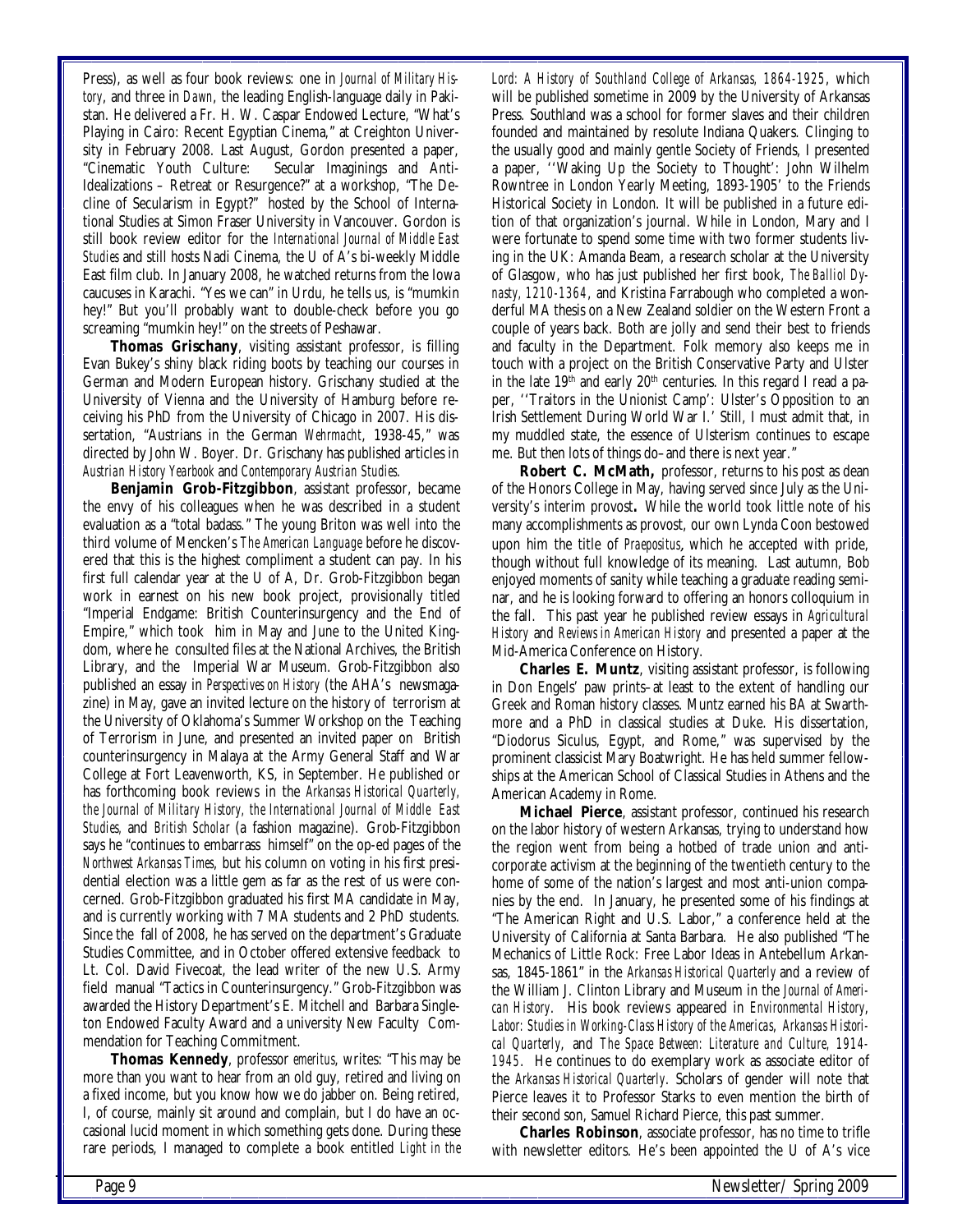provost for diversity and will lead the university's efforts to recruit members of underrepresented racial and ethnic groups to the student body, faculty, and staff. Robinson remains a muscular leader of our African American studies program but hasn't let the research or teaching side of things slip. He has a book manuscript, "Forsaking All Others: A Story of Interracial Love, Violence and Revenge in the Post-Reconstruction South," under review, and is currently at work on several other projects: "Integration Deferred: The History of African Americans at the University of Arkansas, 1948-2000," and an edited volume of interviews, "Remembrances in Black: Personal Perspectives of the African American Experience at the University of Arkansas, 1940s-2000s."

**Beth Barton Schweiger**, associate professor, graduated two PhDs in 2008--Tammy K. Byron, whose groundbreaking dissertation examined slave catechisms, and Matthew Byron, who challenged the world to a huge survey of American duels ( 700 and counting). Having won a National Endowment for the Humanities fellowship to study at the American Antiquarian Society, she spent last autumn in Worcester, Mass. Our former girl reporter reports: "I lived in a rooming house with four other historians from September until December. Most of them displayed admirable personal hygiene and cleaned up after themselves in the kitchen, all while offering some disconcertingly intense conversation about things like antebellum missionary journals, nineteenth-century furniture styles, and the cultural history of corn into the wee hours. Worcesterians eat a lot of Italian food and drive like maniacs." She has finished a 15,000 word essay on the social history of grammar and published a similarly sized one ("apparently I need a good editor"), examining the printing of Alexander Campbell of the Disciples of Christ in the trans-Allegheny region, in the *Proceedings of the American Antiquarian Society*, which almost immediately expired after 118 years. Schweiger also chaired the program committee of the Southern Intellectual History Circle's 21<sup>st</sup> annual meeting at the University of Kansas. "I could pass along a lot of very detailed information about the sleeping and eating habits of those on the program, but I won't." She'll never be a newsletter editor.

**Kathryn Sloan**, assistant professor, has, as detailed elsewhere in these pages, published *Runaway Daughters: Seduction, Elopement, and Honor in Nineteenth-Century Mexico*. Barely pausing to take a breath, she is now writing "The Penal Code of 1871: From Religious to Civil Control of Everyday Life" for Wiley-Blackwell's *A Companion to Mexican History and Culture*, edited by William H. Beezley. She's been presenting papers, too: "Defiant Daughters and Intergenerational Conflict in 19th Century Mexico," for the Roundtable on Girls and Girlhood in Global History (aka "Girl Talk") at the American Historical Association meeting, and "The Bullfighter and the Virgin: Sex, Suicide, and Public Outrage in Mexico City, 1909" at the Latin American Seminar, Hall Center of the Humanities, University of Kansas. She writes, "In my personal time, I'm trying to perfect my carne asada and tomatillo sauce tacos and find out where Santa Anna's leg has been interred." Apparently, no one's told her to look in Old Main 504.

**Richard Sonn**, associate professor, is one of only twenty scholars selected to participate in the 2009 Curt C. and Else Silberman Seminar for University Faculty, "Teaching the Holocaust: Causes, Course, and Consequence," at the United States Holocaust Memorial Museum in Washington, DC, this June. Penn State University Press will be publishing Sonn's next book, *Sex, Violence, and the Avant-Garde: Interwar French Anarchism*, next year. Sonn presented a paper, "Jewish Anarchist Refugees from Bolshevik Russia

in Interwar France," at the Western Society for French History Conference in November, held in beautiful though chilly Quebec. On the pedagogical side, he attended the Faculty Teaching Retreat during the summer, and gave a presentation on in-class simulations, based on his experience recreating the French Revolution in his History 4213 course. You should have seen the tumbrels rolling slowly through the halls of Old Main.

**Tricia Starks**, associate professor, describes 2008 as a year of gestation. In September, she, Dr. Pierce, and their six-year-old son Ben welcomed Samuel Richard Pierce into their lives. Despite an in utero trip to Russia in the spring, Sam was born healthy and is growing up strong. He's already the biggest flirt of his preschool class. Ben is weathering the change well and is looking forward to telling Sam all the things he's not supposed to do–a big brother in the mode of Starks's subjects. At the same time Starks's monograph, *The Body Soviet: Propaganda, Hygiene, and the Revolutionary State*, met the world, finally appearing from the University of Wisconsin Press. Considering that the manuscript went to the press while Ben was in utero, it's been a long wait. A week after Sam's birth, Starks–along with her colleague Dr. Matt Romaniello of the University of Hawaii–turned in their co-edited volume *Tobacco in Russian History and Culture* to Routledge. It will be released early this summer. Even though this last book went more smoothly, Starks assures us that she does not intend to keep producing a baby to go along with each manuscript.

**Daniel E. Sutherland**, professor, continues to divide his schizophrenic life between battlefield and art gallery (this is not to say the latter does not sometimes resemble the former). He published a pair of essays on James McNeill Whistler–one in the journal *American Nineteenth Century History*, the other in *James McNeill Whistler in Context*, published by the Smithsonian Institution. His final word on Civil War guerrillas (he hopes), *A Savage Conflict*, will be published in June by the University of North Carolina Press. Meanwhile, Sutherland is in the UK (on OCDA), where he is filling the holes in his Whistler research and writing a second draft of his biography of the artist.

**William F. Tucker**, associate professor, is really retiring [see related story].

**Elliott West**, Alumni Distinguished Professor, strikes gold! The telegraph has been abuzz with news that West is one of three finalists *in the entire English-speaking world* for the 2010 Robert Foster Cherry Award, which honors great teachers and rewards departments, like ours, that value them. West has also won the National Endowment for the Humanities' 2009 Huntington Library fellowship. He will spend the next academic year at the Huntington, finishing work on his next project, "Creating the West," a history of the American West, 1850-1900." His most recent book, the much anticipated *The Last Indian War: The Nez Perce Story*, has just been published by Oxford University Press as part of its "Pivotal Moments in American History" series. In 2008, West keynoted at a conference on the urban frontier co-sponsored by Yale University and Mercantile Library of St. Louis University, at the annual meeting of Arizona History Convention, for the Idaho Humanities Council, and at a conference on the American travels of Maximilian of Wied and Karl Bodmer in Bismarck, ND. He delivered the annual Norman Lecture, titled "The View From Pikes Peak: The Colorado Gold Rush and the American West," at Colorado College, and was luncheon speaker for the annual meeting of Presbyterian Historical Society. West served as lead historian in six colloquia conducted under the "Teaching American History" grants and also conducted a seminar on "The Great Plains: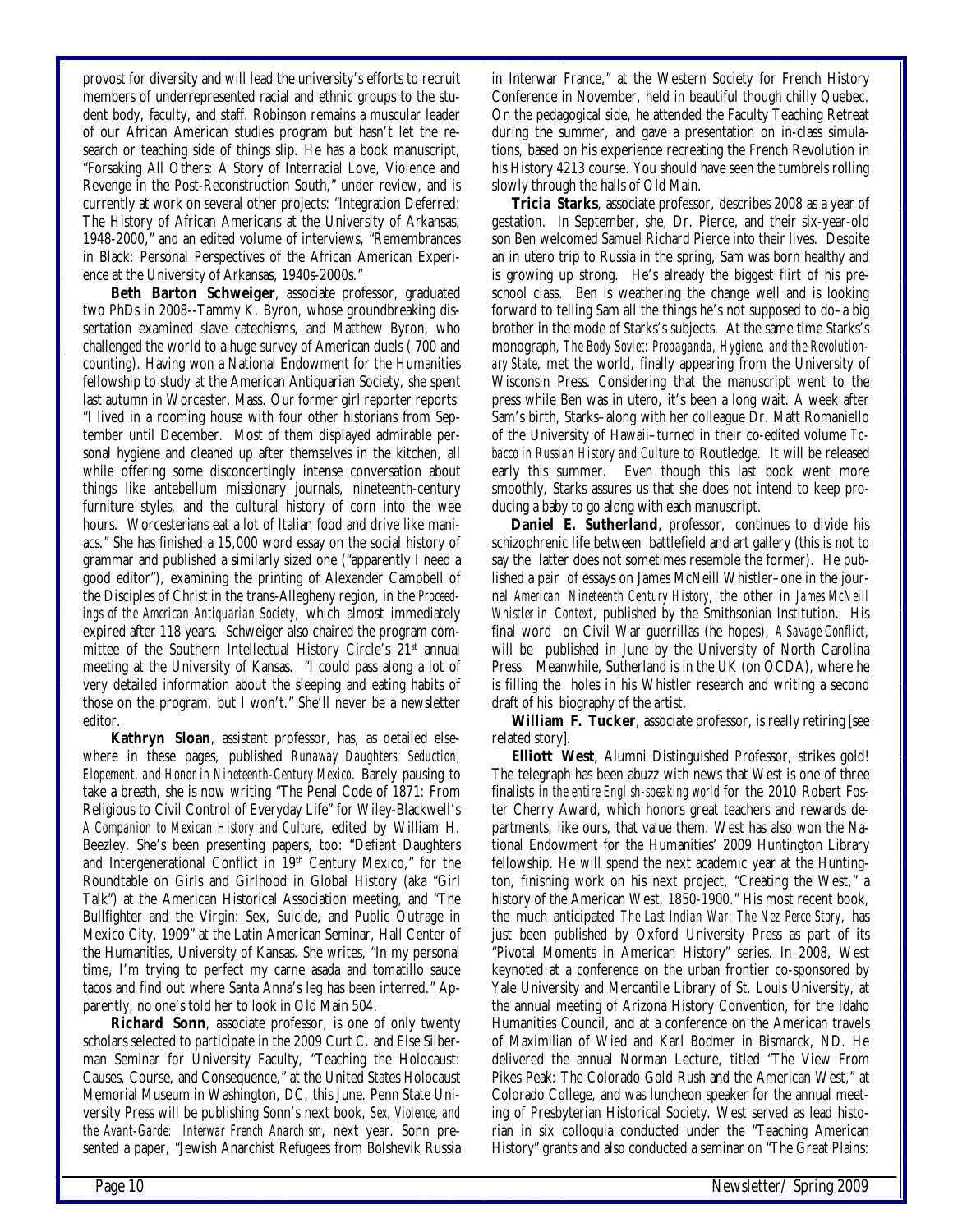America's Crossroads," sponsored by the Gilder-Lehrman Institute, in Boulder, CO.

**Jeannie M. Whayne**, professor, has, like many former heads of state, been traveling the world, making speeches for a million dollars a pop. She gave the keynote address at Mississippi State's Forum on Agricultural and Rural History in April 2008 and participated in a panel on scholarly publishing at the Mid-America Conference on History in September. She also participated in a panel discussion on how to turn a conference paper into a scholarly essay for publication at the February meeting of the Environmental History Association. She gave a paper at the Memphis Cotton Museum, "Get Hard and Raise Hell: Lee Wilson and the Cotton Crisis of 1919-1933," in July 2008. She will be keeping the first part of the title (because she likes it) and revising the paper to focus on the cotton crisis from the tenant perspective for a special conference dedicated to Pete Daniel this June. "Get Hard and Raise Hell: Financing the Cotton Crop on the Backs of Black Labor – and its Consequences," will examine a confrontation between a tenant and planter in 1920 that had disastrous results. Whayne is looking forward to making a presentation at the Arkansas Historical Association in April 2009, on the environmental history of the lower Mississippi River Valley, her latest research interest. She has signed a contract with LSU Press for her book, *Forging a Delta Empire: Lee Wilson and the Transformation of Southern Agriculture.* It will be published in David Goldfield's series on the Modern South. She recently completed an essay on black women in the civil rights movement for a book edited by Bruce Glasrud to be published by Texas A& M Press, and she is writing the introduction to *The Buildings of Arkansas*, a project initiated by Cy Sutherland and sponsored by the Society of Architectural Historians. Finally, she was inducted into the Arkansas Teaching Academy in the fall of 2009, thanks to the good offices of her spectacular chair, Lynda Coon, who made the nomination. Honors theses and master's degrees issue forth from Whayne's office like Model Ts from River Rouge.

**Calvin White, Jr.**, assistant professor, spent his first year in the Department and in Fayetteville settling in. Now that he seems to have his feet underneath him, he's submitting articles for publication. Several are still under review, but the *Arkansas Historical Quarterly* published "In the Beginning, There Stood Two: The Arkansas Roots of the Black Holiness Movement" this spring. He presented a paper on the same subject at the annual meeting of the Southern Historical Association in New Orleans this past October. White is revising his book-length manuscript, "They Danced and Shouted Into Obscurity: The Black Holiness Movement," for publication. He continues to work very closely with the African American Studies Program and will be traveling to Ghana during the summer to aid in the establishment of a study abroad program. He and his wife say they are still excited to be back in their home state of Arkansas!

**Patrick G. Williams**, associate professor, wakes up every morning and asks himself "What would Don Draper wear?" He continues to edit the *Arkansas Historical Quarterly* and became secretary-treasurer of the Arkansas Historical Association just in time for the Panic of 2008. He may have to step down, though, as a condition of the federal bail-out. Williams traveled way down yonder to New Orleans to be a principal in a celebrity roast celebrating John Boles' twenty-five years at the helm of the *Journal of Southern History*. As a native Hawaiian–or, at very least, transethnic–Williams contributes mightily to the Department's diversity. *Aloha!*

**Randall B. Woods**, Distinguished Professor, is attempting to grow old gracefully, but says he's not doing a very good job of it. Minor structural issues–shoulder surgery in February and back surgery in December–highlighted the year. Through it all, he teaches his altogether gratifying students, consults obscure tomes, and scribbles. Oxford University Press has kindly consented to publish his biography of John Quincy Adams whenever that project might be complete. Woods and offspring are working on a couple of Vietnam related projects, although offspring is doing the heavy lifting. Last year was the 100th anniversary of LBJ's birth, and the Johnson Library held a large commemorative foreign affairs conference this past November. This was the only such conference where Woods managed to edge out the omnipresent Robert Dallek as designated biographer. He also delivered an invited lecture on LBJ at Williams College and gave a luncheon talk on the subject at this past year's AACHT meeting. Woods published an article in *Diplomatic History* on LBJ and the Dominican crisis. In the spring and summer, the Cape Girardeau school district bore witness to his observations on twentieth-century American foreign policy as part of the Teaching America initiative. Woods is past president of SHAFR and continues to serve on the council. Golf– the game of last resort for any aspiring amateur athlete–continues to torment. Granddaughter Darcy informed her Root School colleagues that she intended to become a history professor when she grows up. The other three are showing more sense, if less reverence for their grandfather.

# **ALUMNI ROUND-UP**

*We are pleased to welcome Adam Kreuter (BA 1936) back as this year's ranking alumnus*.

Jason Adams (BA 2001) is assistant director for honors programs at the Sam M. Walton College of Business here at the U of A.

**Jesse Adkins** (BA 2005) is pursuing both a JD and a MA in economics at Southern Methodist University.

**Charlene Akers** (MA 1970) has a new job. She has become executive director of Stearns History Museum in St.

Cloud, MN. She lists her activities as remodeling houses and traveling.

**Barry Allen** (BA 1969) is a pediatrician at Lowell Medical Center in Lowell, AR. His son, Spencer, is a visiting scholar at the U of A's King Fahd Center for Middle Eastern and Islamic Studies. Daughter Katherine has a doctorate in occupational therapy and lives in Oakland, CA.

**Justin Allen** (BA 1995), had been a partner at Wright, Lindsey & Jennings LLP in Little Rock, but in January 2007 became Chief Deputy Attorney General for the state of Arkansas. He has 3 children: Blake (5), Sophia (3), and Max (1). He still enjoys following the Razorbacks and being in Fayetteville for game day.

**E. Taylor Atkins** (BA 1989; PhD [University of Illinois] 1997) is associate professor and director of undergraduate studies for the department of history at Northern Illinois University. After last year's shootings at NIU, which killed 5, Atkins established an oral history program–the 2.14 Memory Project–to document and preserve the experiences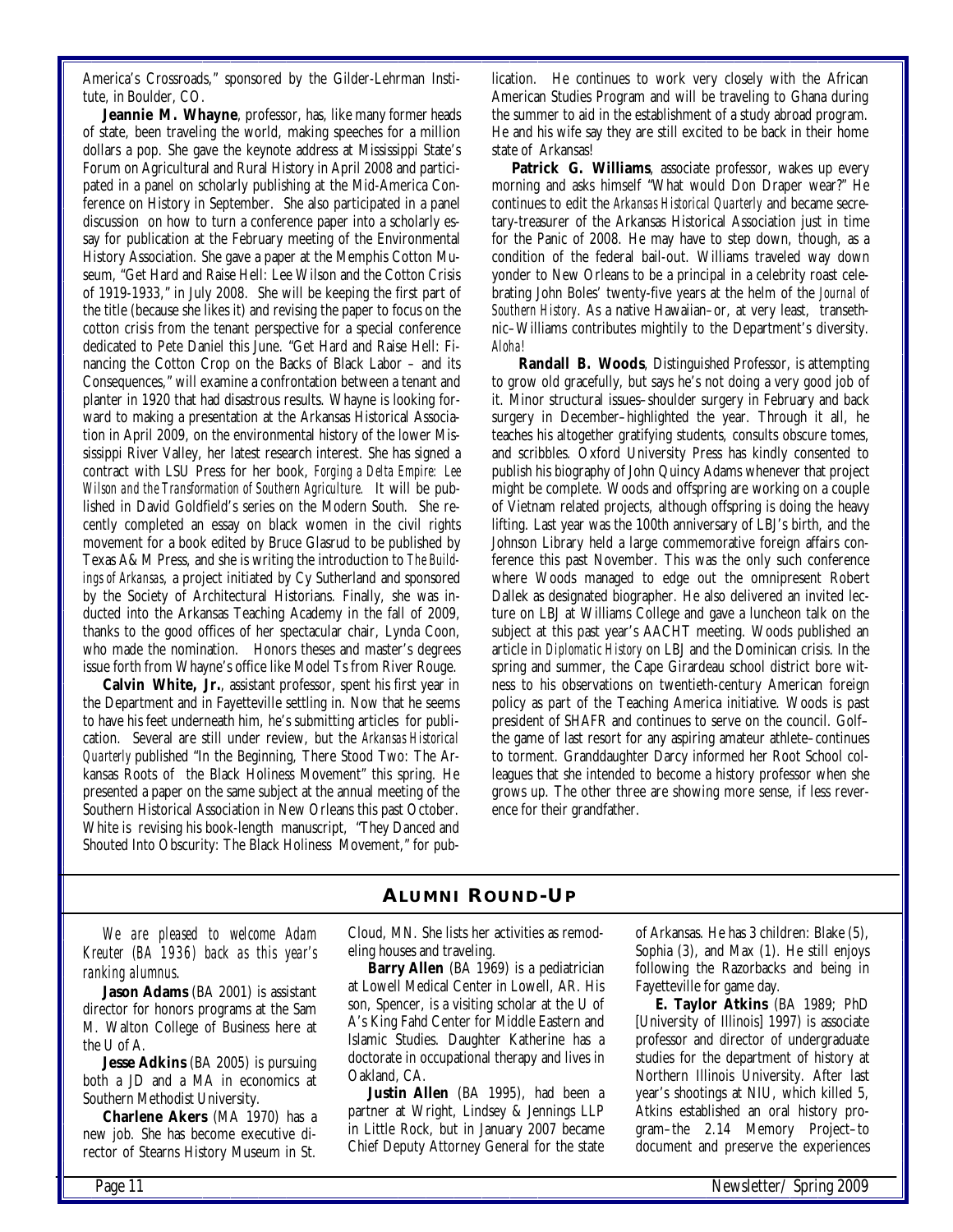of students, faculty, staff, and townspeople. He led a seminar to train undergraduate and graduate students to conduct interviews, and he and the university archivist invited StoryCorps to campus for a week to record members of the community interviewing each other about the shootings and their aftermath. In all, there are now about 70 interviews in the archives, and the StoryCorps material has also been deposited at the Library of College. Last spring, Atkins was the only U.S. scholar invited to an international planning conference at the University of Heidelberg to launch a three-year initiative on musical exchanges between Asia and Europe. He served on the Association for Asian Studies' John Whitney Hall Prize committee to select the best book on Japan or Korea and has developed an online world history course for a "virtual university" that offers degrees to Bahá'is, who are systematically excluded from universities in Iran. Atkins has signed an advanced contract with the University of California Press to publish his next book, "Primitive Selves: Koreana in the Japanese Colonial Gaze, 1910-45. "God willing, I will have the ms. to the press by June 1, then spend the summer pickin' the bass, reading jazz-related ephemera in my hammock, and staring into space. My wife, Zabrina, continues to excel as a mother, catechist, humanitarian, and long-suffering spouse. Our daughters Gabriella (10) and Annabelle (6) are learning mandolin and guitar, respectively, thus nurturing Papa's dream of having a family ensemble."

**Jo Ann Atkins** (MA 1951) is, officially, a retired pianist and voice teacher but reports that at age 80 she still teaches a bit. Over the years, she has worked with the Tulsa Ballet, Tulsa Opera, and many national performers. She and her husband have three children and three grandchildren. "We're moving in slow forward," she says.

**Ray Baker** (BSE 1961, MEd 1971) is still bouncing as mayor of Fort Smith. If you don't know it by now, life is worth living in Fort Smith. As usual, Baker has accumulated a whole raft of awards and honors recently, including the 2008 Rotary Club's Public Servant Award, the Social Studies Educators Lifetime Achievement Award, the Barbara Broyles Sharing Award from the Alzheimer's Association, the Friend of Western Arkansas Counseling and Guidance Center Award, the Elizabeth McGill Senior Citizens Club Award, the Church Women United, Inc. Human Rights Award, and the Health South 2008 Community Service Award. At a history conference this January, he issued preemptive pardons to Professor Jeannie Whayne and alum Tom DeBlack for any crimes they might commit while in Fort Smith. Whayne immediately knocked over some banks while DeBlack took out the animal shelters.

**Jack Ballard** (BSE 1950, PhD [UCLA] 1974) of Centennial, CO, is a retired Air Force officer and educator. He's published *War Bird Ace: The Great War Exploits of Capt. Field E. Kindley* with Texas A&M University Press and is working on a biography of Maj. Gen. Henry Clay Merriam. Ballard sits on the board of directors of Historic Littleton, Inc. and Friends of Historic Fort Logan. He is also a volunteer instructor with the Colorado Historical Society and Key Communicator of Littleton Public Schools.

**Lisa Beckenbaugh** (PhD 2002) is dean of students at the University of St. Mary in Leavenworth, KS.

**Terry Beckenbaugh** (PhD 2001) is assistant professor of military history at the U.S. Army Command & General Staff College in Kansas. He'll get his revised manuscript back to the *Arkansas Historical Quarterly* one of these old rainy days. The Beckenbaughs still want you to ship them your extra cats.

**Bob Besom** (MA 1972, PhA 1975) is increasingly unpersuasive in his claims to have retired. Over the years, he has squirreled away collections of historic documents in his attic, including papers from the much mourned Marion Hotel in Little Rock and the Union Sawmill in south Arkansas. Now, not only has Besom donated it all to the Special Collections Department at the U of A libraries, he is also volunteering there as an archivist to help process the papers. Bob and Patty Besom's daughter, Lela, is teaching at a Quaker school in Boston. Besom is wild about Fayetteville's new bike trails.

**Scott Boaz** (BA 1952) is a forensic economist and professor *emeritus* at Southern Arkansas University, where he chaired the Department of Economics and Finance between 1972 and 1993. He and his wife, Paula Haile Boaz, a U of A Tri Delt and speechlanguage pathologist, have 3 children: Rod, Andy, and Lesley (also a U of A Tri Delt). Boaz lists his activities as Rotary Club, president of the Men's Golf Association, and CEO of Delta Rehab. He was a Razorback cheerleader from 1948 to 1952.

**Lori Bogle** (PhD 1997) is associate professor of history at the U.S. Naval Academy. Since publishing *The Pentagon's Battle for the American Mind: The Early Cold War* with Texas A&M Press in 2004, she has been conducting research on Korean POWs as well as on Theodore Roosevelt's public relations. Last August, she celebrated her eight anniversary with her husband, Dave Patterson. She now has 7 grandkids, courtesy of her 4 children and 3 stepdaughters.

**Ross Brown** (MA 2006) is a second year law student at the U of A. He has again won Professor Brill's annual Civil Procedure poetry contest. Brown is engaged to another Department alum, Kim Harper (MA 2007). He worked as a U.S. Capitol tour guide in 2007 and could have shaken hands with Barack Obama had his hands not been full with lunch.

**Timothy Buckley** (BA 1987), an attorney, is a partner at Buckley, McLemore & Hudson in Fayetteville. His wife Geniece teaches at Fayetteville High. They have 2 children: Beth (17) and Patrick (13). Buckley lists his activities as woodworking, canoeing, and hiking (when the weather is right).

**Clea L. Bunch** (PhD 2004) is assistant professor of history and coordinator of Middle East Studies at the University of Arkansas at Little Rock. Last year, she published an article about the Six Day War in *Diplomatic History*.

**Loren L. Butler II** (BA 1949, MA 1950) lives in Lumberton, NC, and is professor *emeritus* of Byzantine history at the University of North Carolina at Pembroke. He enjoys reading, watching TV, and attending car shows in his 1983 VW Rabbit GL, which he bought new and has restored. His daughter, Lorell A. V. Butler, works at Northwestern University in Chicago.

**Julie Courtwright** (PhD 2007) has been dispelling ignorance at Texas A&M but was recently appointed to a tenuretrack position in environmental and western history at Iowa State. Her dissertation, "Taming the Red Buffalo: Prairie Fire on the Great Plains" (which attentive readers of this newsletter will recall is populated by flaming jackrabbits) won the Phi Alpha Theta/Westerners International 2007 prize for best dissertation in western history. It is destined to become a book published by the University Press of Kansas

**Dave Dawson** (MA 1990) is director of the Fulbright College Advising Center. This past year the National Academic Advising Association honored him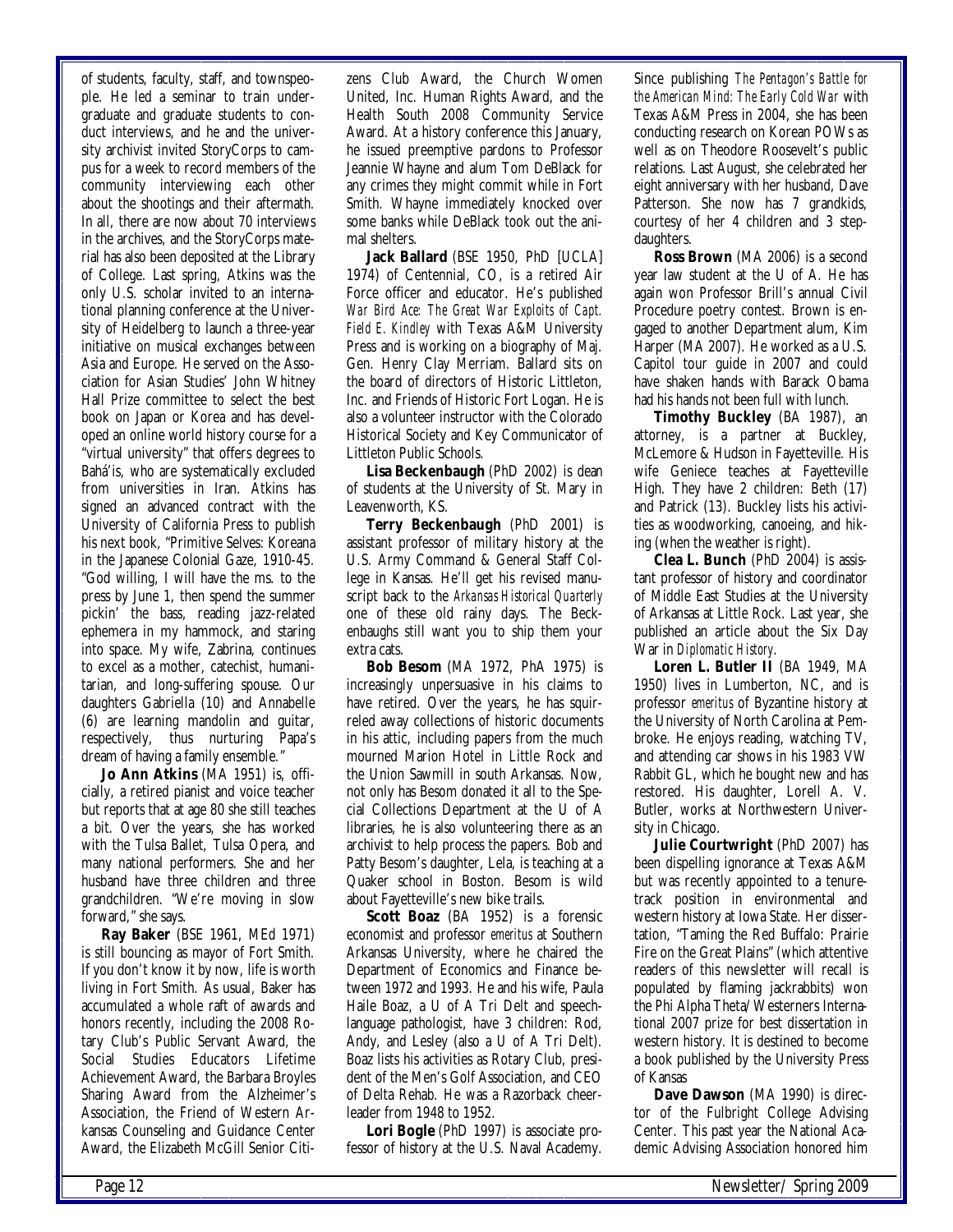with both an outstanding advising award in the academic advising administrator category and its 2008 Gail Rola Memorial Award for outstanding leadership.

**Kyle Day** (BA 1997, MA 1999, PhD [U. of Missouri] 2006) is assistant professor of history at the University of Arkansas at Monticello. He established and serves as an advisor for Alpha Na Zeta chapter of Phi Alpha Theta, which in its first year won the history honors society's Best Chapter Award. Day has also been elected vice president of the Arkansas Association of College History Teachers. His wife, Rena Orujova Day, is a financial advisor for Edward Jones Investments and has opened an office in Monticello. Their daughter has just begun preschool. Day writes, "After matriculating in a border state and teaching for a year in the Land of Lincoln, we are so happy to be home again in God's Country!"

**Tom DeBlack** (PhD 1995) is professor of history at Arkansas Tech and is writing a history of the school to mark its centennial. His daughter, Susannah, turned 5 this past November and his wife's outfit, DeBlack Eye Care, is going strong. Asked to list honors and awards, DeBlack notes pointedly "Not a single thing." Won't someone give the man a prize?

**Tom W. Dillard** (MA 1975) is head of Special Collections at the U of A libraries. After a brief hiatus, his Arkansas history column has returned to the pages of the *Arkansas Democrat-Gazette*. Dillard managed a project that created "Land of (Unequal) Opportunity," an online resource for Arkansas civil rights history (*http://scipio.uark.edu*). He continues to serve as president of the Arkansas History Education Coalition, for which work he was honored by the Arkansas Historical Association with its 2008 Diamond Award. He sits on the board of the Washington County Historical Society and has won an award from the Garden Club of America for research in landscape and garden history.

**Basil Dmytryshyn** (BA 1950, MA 1951, PhD [U. of California, Berkeley] 1955) is professor *emeritus* of history at Portland State University. He is still publishing in his retirement, having contributed a chapter, "Fort Ross: An Outpost of the Russian American Company in California, 1812-1841" to the volume *Russkoe otkrytie Ameriki* [*Russian Discovery of America*], ed. A.O. Chubarian et al. (Moscow, 2002), and another, "Russian

Conquest and Subjugation of Northern Asia, 1580-1650," to *States, Societies, Cultures–East and West*, ed. Janusz Duzinkiewicz (New York, 2004). Another article, "The Visit to San Francisco of the Russian Ship *Juno*, March 28-May 10, 1806," translated into Russian, is forthcoming in a 2009 issue of a Russian historical journal published in Moscow by the Russian Academy of Sciences. In the past few years, Dmytryshyn has delivered invited lectures on various topics in Russian history at the Salem (OR) City Club, Willamette University, Corban College, and Portland State University. In March 2008, he and his wife moved from Salem to a retirement apartment complex in Keizer, OR, a suburb. They still live near their daughter Sonia Fetherston, who works for the Willamette Education District and is a well-published author (she has an article in the fall 2008 *Baker Street Journal)*. Their only grandchild, Elizabeth, is a senior at Sprague High School in Salem and recently placed in the top 25 nationally in a debate competition. The Dmytryshyns' other daughter, Tonia Thompson, is director of media and public relations at the University of Idaho, Sarah Palin's alma mater, so had to field a lot of press inquiries last fall. Dmytryshyn is listed in *Who's Who in America*, *Who's Who in the World*, *Dictionary of International Biography*, and *Who's Who in American Education*.

**Jared Dockery** (MA 1997, PhD 2008) is a newly minted assistant professor of American history at Harding University. He says he's very much enjoying full-time teaching.

**Clark A. Donat** (BA 2007) is a student at the U of A Law School and a teaching assistant for Professor Phillip Norvell's property class. He also serves as the American Bar Association student representative for the law school. This summer he will hold associate positions at Bracewell & Giuliani in Dallas and at Quattlebaum, Grooms, Tull & Burrow in Little Rock.

**Gerald Wayne Dowdy** (MA 1991) is the Memphis and Shelby County Room archivist at Benjamin L. Hooks Central Library in Memphis. Last November, he participated in a panel discussion, "Turning Points: Important Milestones in Memphis History," at the University of Memphis. Dowdy published articles on Harry Truman, poll taxes, and the WPA in *The Jim Crow Encyclopedia*, ed. Nikki L. M. Brown and Barry Stentiford (Greenwood 2008), as well as articles on George W. Bush and Newt Gingrich in *The New Encyclopedia of Southern Culture, vol 10: Law and Politics*, ed. James W. Ely, Bradley G. Bond, and Charles Reagan Wilson

(University of North Carolina Press, 2008).

**Kalisa Erny** (BA 2008) is in the Master of Arts in Teaching program at the U of A, with a concentration in secondary social studies. She is interning as a teacher, serves as a Big Sister for the Big Brothers Big Sisters program, and is active in Kappa Delta Pi and Gamma Beta Phi. Erny will be getting married this July and hopes to teach history here in Northwest Arkansas.

**Derek Everett** (PhD 2008) is an instructor here at the U of A, teaching Honors World Civilization to smart lil' Razorbacks. He had articles published in the *Arkansas Historical Quarterly* and *Annals of Iowa* in 2008, and recently gave the keynote address at the Elijah Myers Centennial Commemoration in Lansing, MI, celebrating the architect who designed, among many other structures, [yep, you guessed it] the Colorado state capitol. Though decorated for bravery at the battle of Kenesaw Mountain, the old colonel still has no grandchildren. No matter, he wouldn't want to share his Union army pension with the varmints anyway.

**David Finch** (MA 1970) is retired but occasionally teaches as an adjunct. He lives in Muskogee, OK. Under "Honors," he is tempted to list his grandchildren. His fourth, Lilly Elizabeth Finch, arrived last October 5, and the older son and daughter-in-law are expecting again this spring.

**Dennis Michael Finnigan** (BA 1974) lives in Conway and has been disabled since 1997. He served in the U.S. Army from 1974 to 1976 and in the U.S. Army Reserve between 1976 and 1990. Finnigan was a reporter for the *Arkansas Democrat* and later worked as an RN at the Arkansas State Hospital. He considers himself a yellow dog Democrat.

**Buck T. Foster** (BA 1997, MA 1998) is visiting assistant professor of history at the University of Central Arkansas.

**Marvin Franklin** (MA 1974, PhA 1977) is going on his  $10<sup>th</sup>$  year of teaching at UA Fort Smith. He writes: "I am very fortunate to be teaching here. I enjoy teaching Modern American History, something I thought I would never be able to do when I was a grad student way back in the 70's. The 4 years of grad school in history was some of the best years of my life and the most difficult. I am now married with two great stepchil-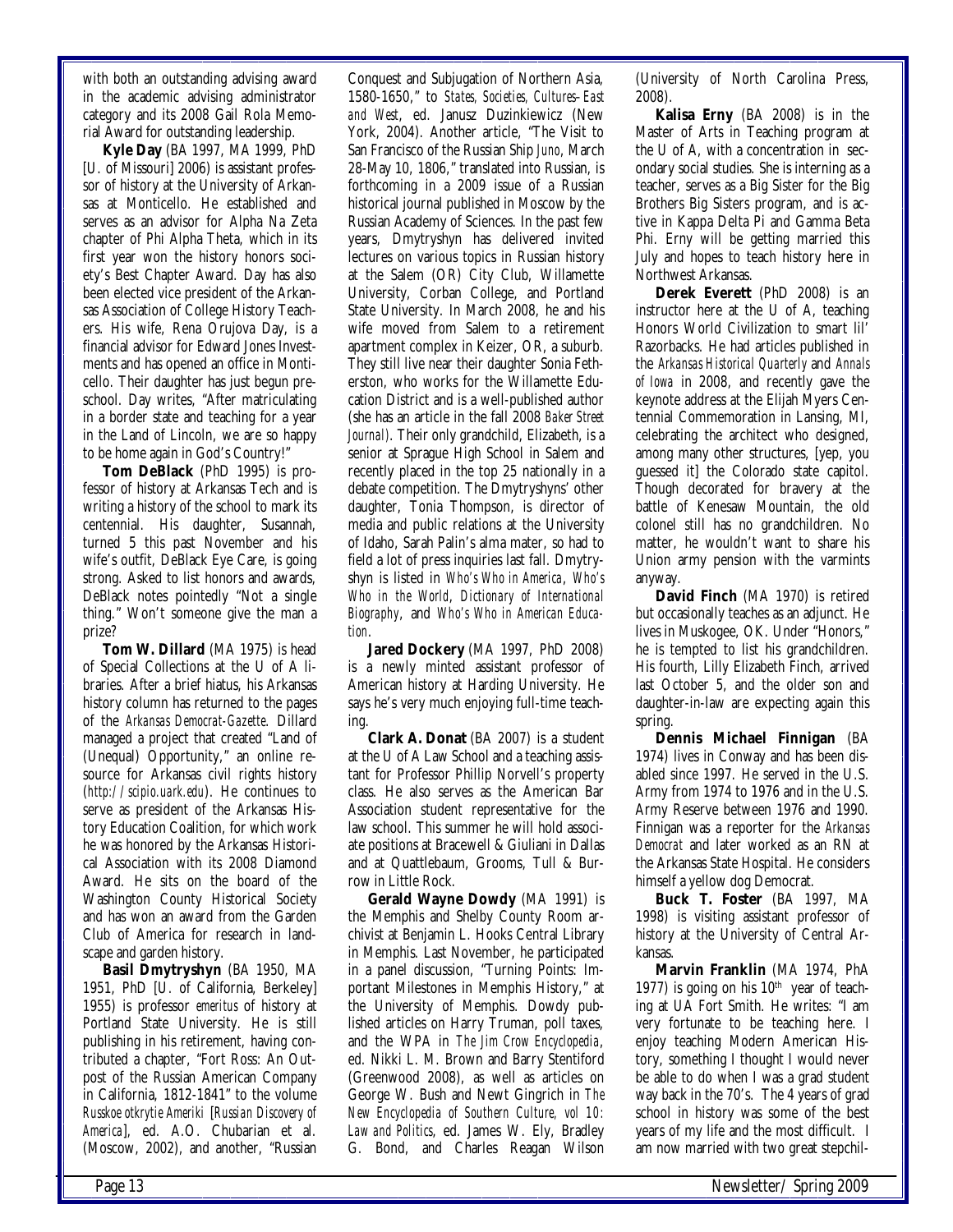dren, my wife teaches at the U of A (Communications) and my stepson will most likely be a student there in the near future. The time in grad school served me well in my Air Force intelligence career and retirement. I would like to say hello to Tom Dillard who raked me over the coals in our historical methods class. I am very proud of the History Department and wish you continued success."

**Amanda Frazier** [née **Beam**] (BA 2001) is a research assistant at the University of Glasgow, Scotland, and is now working on an AHRC-funded project, "The Paradox of Medieval Scotland," a prosopographical study of some 6000 Scottish charters dating from 1093 to 1286. She recently published her first monograph, *The Balliol Dynasty, 1210- 1364*. On the last day of last year, she married David C. Frazier, whom she met in Latin class at the U of A in 2000.

**Jill Geer** (BA 1992, MA 1996) is director of communications for USA Track & Field. She was a featured speaker at a "Sport Scandal" summit in Boston–"a dubious honor, to be sure." Work took her to Eugene, OR, Indianapolis, New York, Chicago, Reno, and Beijing, but she counts her three-year-old son, Hayden, becoming fully potty trained as the highlight of her year. Geer writes, "I attended my 20<sup>th</sup> high school reunion in October, where I discovered I am no longer the fittest member of my class. The valedictorian is now not only smarter than I, but she has much better abs, too."

**Michael Gibbons** (BA 1996) lives in Ozark, where he is a business development/loan officer with the Bank of the Ozarks. He serves on the Ozark school board of directors, the Franklin County Single Parents Scholarship Committee, the Relay for Life committee, the Mercy Health/Turner Memorial Advisory Board, and the Ozark Housing Authority Board. Gibbons and his wife, Kimberly, have a daughter, Anna Grace, and a son, Nathan. He lists his activities as hunting and spending time with family and friends, and he volunteers as a basketball and T-ball coach.

**Hunter Goff** (BA 2000) is a pastoral intern at the Bible Church of Cabot. He and his wife, Amber, are expecting a baby this spring.

**Charles E. Gray** (MA 1950) is professor of history *emeritus* at Illinois State University and lives in Springfield, MO. He writes: "There must be a saying about historians to the effect that 'Old historians never stop doing history.' Or so it seems. Recently, I have undertaken two historical projects. One was to create a database about a U.S. Navy band I played in during the last years of World War Two and to locate the present-day survivors of that unit. The other investigation was to locate Harlin Perryman who was a history graduate student at Arkansas in 1950. With the help of the internet, both undertakings have been successful. I doubt if readers of the departmental newsletter have any interest in an ancient Navy band. However, a few 'oldsters' might want to know that Harlin Perryman can be contacted at 13809 S. Park Drive, Magalia, CA 95954."

**Patrick Hagge** (BA 2005) is a graduate student in geography at Penn State.

**Mike Haridopolos** (MA 1993) represents district 26 in the Florida state senate. He lives in Melbourne.

**Kimberly D. Harper** (MA 2007) is reference specialist at the State Historical Society of Missouri in Columbia. She is finishing a book on racial violence in Southwest Missouri, which is under contract with the University of Arkansas Press. Harper is engaged to Ross Brown (MA 2006).

**William Hamilton Hatcher** (BA 1949, MA 1950, PhD [Duke] 1961) lives in Hattiesburg, MS. He was assistant professor of political scientist at Virginia Tech (1949- 59), professor of political scientist at Truman University (1959-62), and professor of political science at the University of Southern Mississippi (1962-1992), where he was department chair between 1967 and 1988. Hatcher was voted one of the ten best professors at Virginia Tech in 1957. He currently has 2 daughters, 8 grandchildren, 11 greatgrandchildren, and an unpublished manuscript, "The Life and Times of Senator William Maclay of Pennsylvania (1789-91)."

**Jill A. Hatley** (BA 1975, MA 1979) left the corporate oil and gas world last year and set up as an independent landsman. "It's basically researching the history of a tract of land, from the surface to the center of the earth." She lives in Fort Smith.

**Steven L. Hayes** (BA 1969) is an attorney and director of the Novus Medical Detox Center in Clearwater, FL.

**Nathan D. Howard** (PhD) is assistant professor of history at the University of Tennessee at Martin, where he teaches courses in Honors World Civilizations, World Civilizations, Ancient Rome, Ancient Greece, Late Antiquity/Early Medieval Europe, and Renaissance/Reformation. He has also began a 3 year term on the school's board of athletics

and serves as an assistant coach for the cross country team. Howard published a paper in the Fall/Winter 2007 *Journal of Business and Economic Perspectives* entitled "Honor and Obligation: Bishops' Epistles as Commodities in Late Antiquity," and presented it at the North American Patristics Society Annual Meeting in Chicago this past May. "I continue to study the patronage of early Christian bishops and Lynda Coon still graciously endures my drafts," he writes. Howard chaired a session at the regional Phi Alpha Theta conference in west Tennessee and served as a reader for AP World History exams at Colorado State University in June. He is looking forward to leading a Travel Study to Greece, including sites across the mainland and the islands (including Thermopylae, Athens, Delphi, Olympia, Rhodes, Patmos, Santorini, Ephesus, and Mykonos). "I still follow Razorback sports far more than I should and I love to call the Hogs to upset my Tennessee Vol and Kentucky Wildcat friends around NW Tennessee. The one football game I attended was the victory over LSU. What a pleasure!"

**Ryan Hughes** (BA 2002) is president and CEO of Championship Sports Marketing in Arkadelphia. He and his wife have 3 girls: Reagan (11), McKinley (4), and Palin (6 months).

**N. Wesley Hunt** (BA 2005) is an attorney for Entergy Services in Little Rock. He and his lovely wife, Isabel, were blessed with their first child, William Maxwell "Max" Hunt, on January 21, 2008. Hunt is a member of the Arkansas Bar Association and serves on the Little Rock Racial and Cultural Diversity Commission.

**Elizabeth Jacoway** (BA 1966, PhD [UNC] 1974) is a historian and independent scholar living in Newport, AR. She spoke at the 2008 Southern Historical Association meeting as a part of a panel honoring John Boles, editor of the *Journal of Southern History*. That same day, she was presented with the 2008 Willie Lee Rose Prize, which is awarded annually by the Southern Association for Women Historians to the best book in southern history written by a woman. The book, *Turn Away Thy Son: Little Rock, The Crisis That Shocked the Nation* (Free Press, 2007), also won the 2008 William Booker Worthen Prize presented by the Central Arkansas Library System. The University of Arkansas Press has brought *Turn Away Thy Son* out in paperback.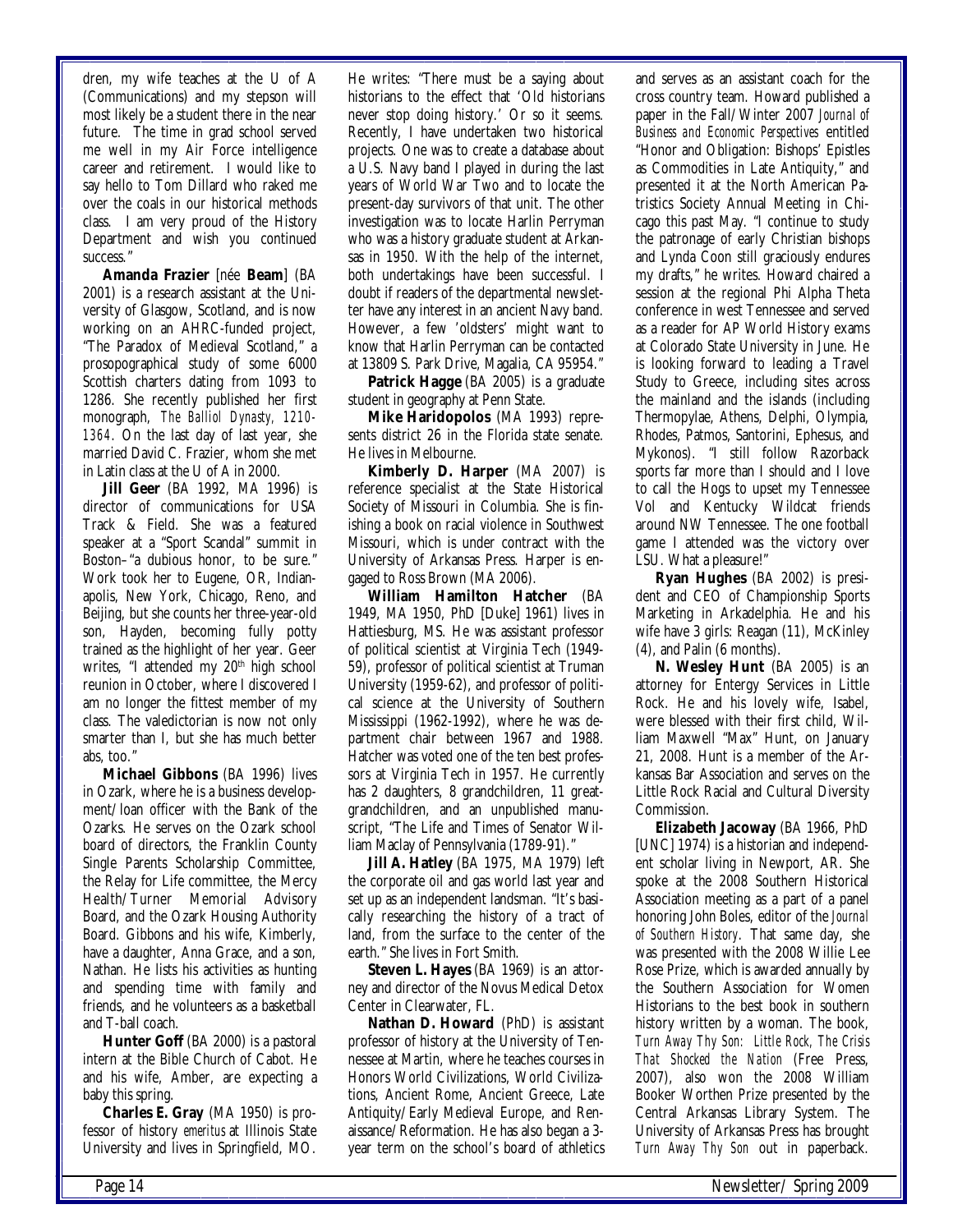Jacoway's son Timothy is a second-year law student at the University of Arkansas at Fayetteville and is awaiting a kidney transplant. Son Todd finished an MA in journalism at New York University and spent the spring in the Middle East writing for a business journal. He is now applying to law schools. Jacoway's husband, Tim Watson, won an award from the Legal Aid Association of Arkansas for being the Outstanding Volunteer Lawyer of the Year.

**Ben Johnson** (PhD 1991) is dean of liberal and performing arts at Southern Arkansas University. He and his wife, Sherrel, have pulled out all the stops in putting together this year's annual meeting of the Arkansas Historical Association in Magnolia.

**Scott Jones** (PhD 1998) is a Catholic priest who lives and ministers in Milwaukee. After completing his doctorate, he entered the Society of the Divine Savior, a Roman Catholic religious order of priests and brothers. He currently serves as vocation director for his community and also works on the Salvatorian International History Commission in Rome. He is completing a Doctor of Ministry degree at Mundelein Seminary.

**Joseph P. Key** (PhD 2001), assistant professor of history at Arkansas State University, won the Outstanding Teaching Award at ASU for 2007-2008. His essay on the Quapaws appears in the *Encyclopedia of Arkansas History and Culture*. Key serves on the board of trustees of the Arkansas Historical Association.

**Adam A. Kreuter** (BA 1936) is a retired attorney living in Sturgeon Bay, WI. Of his activities, he writes "at 94, very inactive." Kreuter says he's "lived long enough to become a problem to my devoted children. What is history to many is just an incident of yesterday to me. History remains 'one damned thing after another.'"

**Michael Lindsey** (MA 2004) is an investment banker with Morgan Keegan in Fayetteville. The Butler Center for Arkansas Studies has recently published his book, *The Big Hat Law: Arkansas and Its State Police, 1935-2000*.

**Felicia Long** (BA 1997) is a realtor and associate broker with Coldwell Banker in Jonesboro. She volunteers with Circle of Friends for Arkansas Children's Hospital, is team leader for United Way of Northeast Arkansas, and is an inductee in Leadership Jonesboro. Long is widowed and has a ten-year-old daughter, Kennedy Lynn.

**Barbara Love** (MA 1967) is professor of education at the University of Massachusetts, Amherst, where she has been named teacher of the year. Her daughter graduated from Spelman College this past May.

**Don Walker Love** (BA 1971, MA 1978, EdD 2000) is assistant superintendent for secondary curriculum and instruction with the Springdale school district. He enjoys horseback riding and tractor driving. He and his wife, Ann Hutchinson Love, have been married for 36 years and have 3 daughters: Elizabeth, Leanne, and Sharlotte. Love still resides two miles south of Staymore.

**Margaret Gerig Martin** (BS 1947) is a housewife and author of 2 children's books. She lists her activities as garden club, study club, church work, reading, exercise, and community work. She is former chairman of the board of directors of Martin Resources, Inc. Her husband, R. S. Martin, died in 1999, but the business they started has thrived under their 2 sons. She has been elected First Lady of Kilgore, TX, an honor bestowed on those who have participated in community improvement, and has also been citizen of the month and an elder of the First Presbyterian Church. Martin has 7 grandchildren and 3 great-grandchildren. One granddaughter represents the fourth generation to attend the U of A. Mrs. Martin's father's name is on senior walk with the class of 1914.

**Elizabeth Young Middleton** (BA 2006) lives in Bryant and is an escrow assistant with Wilson and Associates.

**Natalie Brigit Molineaux** (PhD 2001) is assistant professor of history at St. Joseph's College of Maine. She has recently published *Medici et Medicamenta: The Medicine of Penance in Late Antiquity* with University Press of America.

**John H. Morris** (BA 1959, MA 1969) completely retired this fall after 40 years of teaching American history. He lives in Fayetteville.

**Lois Lawson Morris** (MA 1966) lives in Russellville. She worked for the Russellville school system from 1948 to 1957 and then taught at the U of A until 1982. She writes for local history publications, helps preserve old buildings, paints, works some in politics, and is currently studying the rise and fall of Greece and Rome. This year she received a certificate of appreciation from Potts Inn Association. Morris's daughter died of undiagnosed lung cancer 10 years ago, but her grandson and granddaughter visit. "They still want me to talk about the great battles of Rome as told by Reeser and the Civil War

battles as Dr. Hudson told them. Those were great teachers," she writes.

**Annette Morrow** (PhD 2005) has been appointed director of honors at Minnesota State University, Moorhead. She is in her  $4<sup>th</sup>$  year in the history department at MSUM.

**April Najjaj** (BA 1988, MA 1991, PhD [Boston University] 2005) is associate professor of history and director of international studies at Greensboro College in North Carolina. She received a grant to travel to Egypt last October for the purpose of revising world history survey courses in order to reintegrate Egypt into the history of Africa. From April to July of this year, she will be teaching 3 four-week seminars on the history of the Middle East at Ludwigsburg University in Germany.

**Carolyn Kay Nelson** (BA 2004) lives in Van Buren and is a quality monitor and substitute teacher. She lists her activities as boating, hiking, photography, gardening, and scrapbooking. Her eldest daughter, Amy, has 3 sons. Her youngest daughter, Anita, died this past September.

**Landry (Coty) Nichols** (BA 2000) earned his MAT at the U of A last May and is now teaching  $7<sup>th</sup>$  grade social studies at McNair Middle School in Fayetteville. He covers history from the Paleolithic Era to the Middle Ages. He writes, "I truly love my new position and am so appreciative of everyone in the history and education departments who helped me earn this teaching opportunity."

**Susana O'Daniel** (BA 2003) seen her opportunities and she took 'em. She is project coordinator for the Northwest Arkansas Tobacco Free Coalition and serves on the executive committee of the Democratic Party of Arkansas. She was an Arkansas delegate to the Democratic National Convention in Denver and cast her vote for Hillary Clinton. Boss O' Daniel also managed a successful Fayetteville city council campaign last fall. She volunteers as a tutor with the Ozark Literacy Council and is a member of the steering committee for the Susan G. Komen Race for the Cure Ozarks affiliate. O'Daniel was recently profiled in the *Northwest Arkansas Times*.

**Gregory Enoch Padgham** (BA 1988) is an attorney and business owner, involved in the export of food products to Central Asia and the Middle East, including on U.S. military and international aid contracts. He and his wife,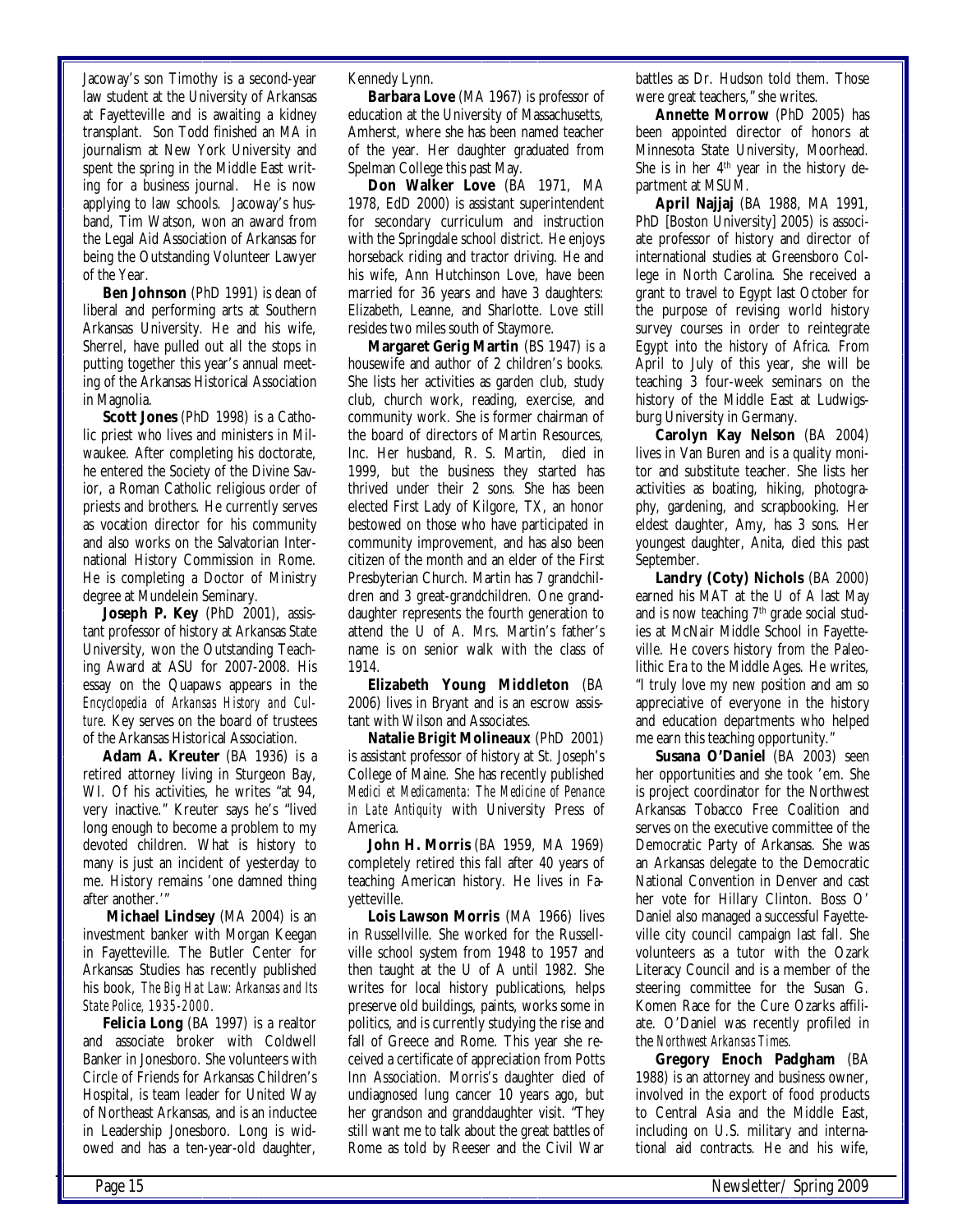Paula Price, live in a circa 1858 home in Princess Anne, MD. They recently adopted a child from Kazakhstan, Samara Eve Padgham, who is now 2.

**James E. Page** (MA 1975, PhA 1979) lives in Lady Lake, FL, and has been a history professor at American Military University since 1993 and at the Villages Lifelong Learning College since 2005. He's been teaching "The Glory of Greece" at TVLLC.

**Marianne Park** (BA 1986) is a mom in Maumelle who enjoys running, swimming, cycling, strength training, church, photography, and kids' sports. She completed her third Ironman triathlon last June and her fifth marathon this January, and placed first in her age group in the 2008 ARKRRCA Grand Prix. She has another Ironman slated for this July. Whew! Parks celebrates her 25<sup>th</sup> wedding anniversary this year. Her 5 children are 20, 17, 15, 9, and 7 (4 boys and 1 girl).

**William Jordan Patty** (MA 2003) is processing archivist and librarian at George Mason University Special Collections & Archives in Virginia. He's published "Metadata, Technology, and Processing a Backlog in a University Special Collections," in *Journal of Archival Organization* 6 (2008) and an exhibit review, "The Library of Congress, Enduring Outrage: Editorial Cartoons by Herb Block," in *Archivaria* 64 (Fall 2007). Patty was recently awarded a fellowship for research in Georgia State University's Southern Labor Archive.

**Mark Pryor** (BA 1985) was elected by the citizens of Arkansas to a second term in the United States Senate last November.

**Lyndsey Duckworth Randall**  (BA 2005) teaches AP world history at Bentonville High School. She will be traveling this spring with 8 BHS students to World War Two sites in England (London and Portsmouth) and France (beaches of Normandy, Bayeux, and Paris). She is the sponsor of the junior class and the National Honor Society at BHS. She and her husband, Mark, purchased their first home this past summer in Bella Vista. "I certainly miss the carefree days of college," she writes.

Paul R. Rasmussen (BA 1978) lives in Allen, TX, and is a region claim manager with CIGNA. He and his wife, the former Jill Dixon, have 2 children: Katie (23) and Peter (20). Rasmussen is Lt. Col. (Ret) with the Arkansas Air National Guard.

**Cortney Rakestraw Rogers** (BA 1999) is a sales representative for Pratt Industries, the only 100% recycled corrugate company. She and her husband, Travis Rogers, run T. Rogers Appraisals and Consulting and have their own equestrian center in Siloam Springs named Isuba Valley. It specializes in hunter jumpers. The couple have 8 horses, 3 dogs, 3 cats, and a rabbit. Rogers is a member of the Northwest Arkansas Hunter Jumper Association and the First Christian Church worship team.

**Jessica Rogers** (BA 2006) served in Cameroon with the Peace Corps from June 2006 through June 2008. She taught English and computers to French-speaking high school students. Rogers is relocating to Washington, DC to pursue a career in international development/non-profits.

**Marvin F. Russell** (PhD 1985) is a foreign affairs officer with the U.S. Department of State. He supervises declassification for *Foreign Relations of the United States* volumes, referrals of State Department documents under the FOIA, and the mandatory review provisions of EO 12958 as amended. Russell lives in Maryland.

**Ramsey Ryan** (BA 1976) is a retired manager with AT&T. He enjoys travel and gardening.

**Brian Schoen** (BA 1997, PhD [University of Virginia] 2004) is assistant professor of history at Ohio University. Johns Hopkins University Press will publish his book, *The Fragile Fabric of Union: Cotton, Federal Politics, and the Global Origins of the Civil War*, later this year. Schoen lives in Athens with his wife and 2-year-old daughter. He has published essays in the *Journal of the Early Republic* and *Global Perspectives on Industrial Transformation in the South*, ed. Susanna Delfino and Michele Gillespie (2005).

**John R. Scott** (BA 1973) was elected last May to a second term as administrative judge for the 19<sup>th</sup> West Judicial District, Benton County, AR. The Arkansas Supreme Court has appointed him to its child support committee.

**Richard A. Selakovich** (BA 1976) is an accountant with the Arkansas Department of Finance & Administration. He has been married to the same wonderful woman, Dale, for over 28 years. She is an oncology specialist and chemo nurse. They have 3 children: Kirby (25), who graduated from the University of Colorado; Caitlin (23), a junior at UALR; and Patrick (20), a junior at the U of A. Selakovich communicates regularly with many history professors and students from the early 1970s. He enjoys running and golf.

**Lindley Shedd** (BA 2006) is media services librarian at the University of Alabama.

**Rachel Skoney** (BA 1981, MA 1991) of Fayetteville is a library assistant at the U of A libraries. She is active in the Funeral Consumers Alliance of Northwest Arkansas, Spay Arkansas, the Friends Committee on National Legislation, the "War is not the answer" sign project, and an animal shelter foster program.

**Betty Newton Smith** (MA 1971) retired in l999, after teaching social studies for 28 years at Fayetteville High School. She enjoys traveling, quilting, fishing, photography, reading, writing, and community service. Mrs. Smith has received the Martin Luther King Jr. Community Service Award from the U of A, the J. C. Penney Golden Rule Award, and the Northwest Arkansas Dr. Martin Luther King Jr. Planning Committee Award. She has been married to Leortice Smith for 41 years. They have 2 sons and a 4-year-old grandson. She writes, "Presently, my husband and I are enjoying life one day at a time. In 2008, our UAPB class celebrated its 40<sup>th</sup> class reunion in Pine Bluff and had a wonderful time."

**Clayton J. Smith** (BA 1999) is associate attorney with the McHughes Law Firm in Little Rock. He is active in Big Brothers Big Sisters.

**Michael J. Spivey** (BA 1987) was recently named Vice-President of Global Compliance at Wal~Mart Stores, Inc.

**Patricia Stone** (MA 2002) teaches biology at Hacker Middle School in Mountain Home, ID. She moved there in 2004 after many years of service with the Lincoln, AR, Consolidated Schools. Stone lives in Boise and enjoys both summer and winter sports (including scuba diving, skiing, hiking, and horses) with her lifetime companion, Glade. Stone volunteers with the World Center Birds of Prey Conservation Center. Her daughter will be joining her in Idaho to attend BSU. Her son is employed by a private electrical contractor and is currently working at Baghram Air Force Base in Afghanistan.

**Michael Strickland** (MA 1993) is coordinator of state library services for the Arkansas State Library in Little Rock. He chairs the scholarship committee of the Arkansas Library Association and is Area 9 representative for the Patent and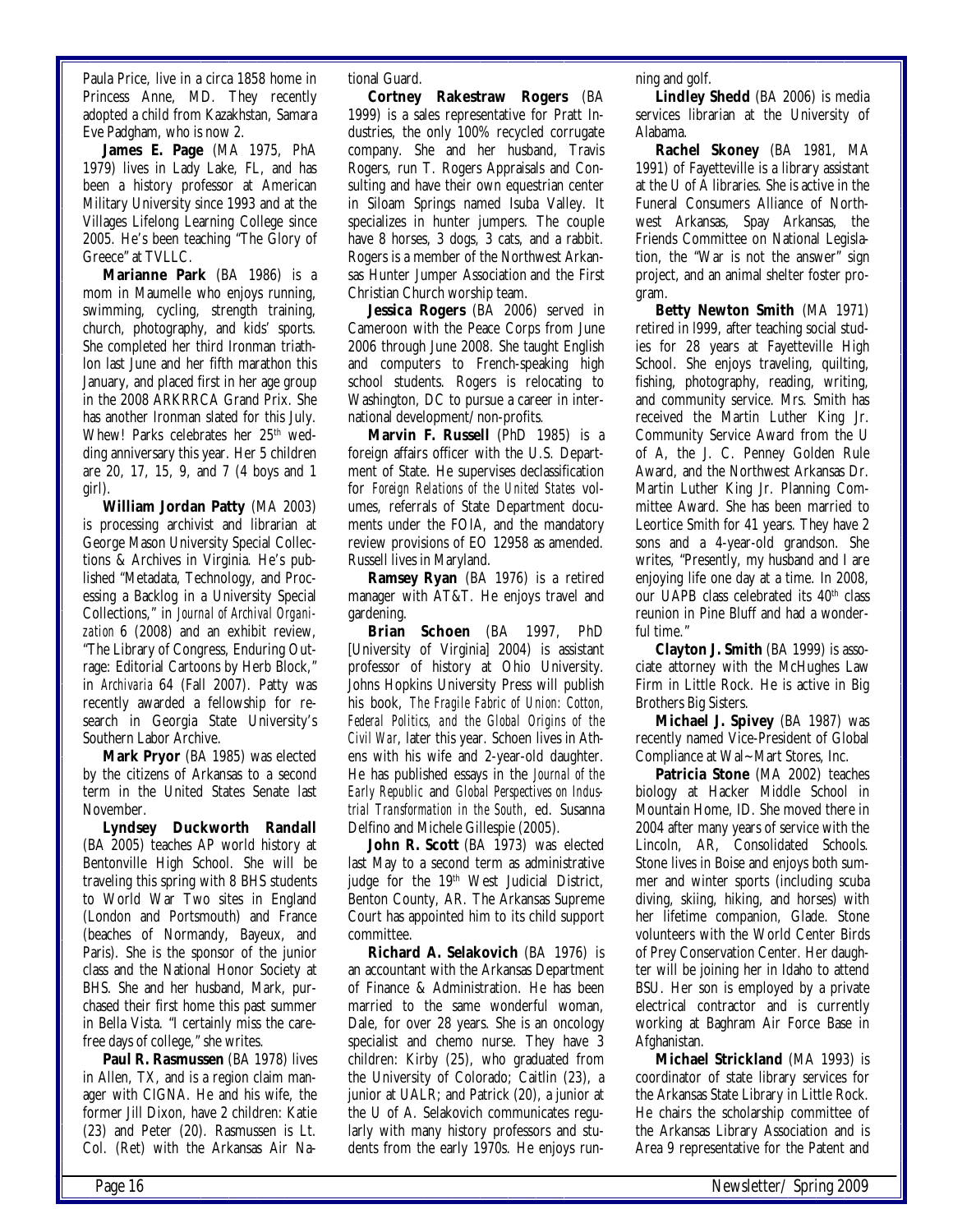#### Trademark Library Association.

**John J. Stuart** (MA 1975) is professor of history and government at Texarkana College. In February 2008, he attended the Texas Community College Teachers Association annual state convention in Dallas.

**Christopher Tynes Teter** (BA 1987) lives in Fort Smith and works in food service management. His daughter, Carolanne, attends Fort Smith Southside High and continues to be the light of her dad's life. She even awarded him a father-of-the-year trophy. Carolanne wants to attend the U of A like her parents. "Next to my daughter," Teter writes, "my degree from the U of Arkansas is my proudest moment." Teter enjoys camping, spelunking, and collecting beer cans.

**Tommy R. Thompson** (MA 1965), professor *emeritus* of history at the University of Nebraska at Omaha, lives in Omaha and enjoys reading and visiting grandchildren in Florida and Colorado. In 2008 *Wisconsin Magazine of History* published his article on Camp Randall, a Civil War POW camp in which a number of Arkansas soldiers died, including one of the author's ancestors.

**Connie Capers Thorson** (BA 1962, PhD [University of New Mexico] 1970) lives in Albuquerque. After retiring from the University of New Mexico libraries in 1995, having been head of the Acquisitions Department and the Reference Department as well as bibliographer for English and American literature, she served as director of the Pelletier Library at Allegheny College in Meadville, PA, until she again retired in 2000. Her husband, James L. Thorson, is an *emeritus* professor of English at the University of New Mexico. Since they both retired, they have spent 5 of the last 8 years in Europe. Both were Fulbright Senior Scholars in Minsk in 2005-2006. They are working on a volume of manuscript newsletters, dating from 1678-1681, collected by Narcissus Luttrell during the Popish Plot period. The original newsletters reside in Codrington Library at All Souls College, Oxford.

**Kermit F. Tracy** (BA 1985) is a Union Pacific locomotive engineer based in North Little Rock. For 15 years, he has also been a member of the Arkansas Army National Guard. Tracy recently completed a second tour with Operation Iraqi Freedom, with the 142nd Field Artillery Brigade out of Fayetteville. He has been married for 18 years to Annette Tracy, who works for the Little Rock Police Department crime scene unit. They have 2 daughters, Eryn (14) and Morgan (10). Tracy recently read John McCain's *Faith of My Fathers* and noted the underreported fact that Admiral Stew McCain was the commander of the Fast Carriers Task Force during World War Two. "What a family!"

**Scott Tucker** (BA 1984) is a partner in the Little Rock office of Friday, Eldredge & Clark, Arkansas's largest law firm. He chairs the firm's railroad practice group. Tucker was listed in the 2008 and 2009 editions of *The Best Lawyers in America* and *Arkansas's Top Lawyers* under the specialty of railroad law. He and his wife, a pharmacist, have a daughter and son, ages 11 and 9, and black lab.

**Jerry Vervack** (BA 1966, MA 1977, PhD 1990) is dean of social and behavioral sciences, education and legal studies at Northwest Arkansas Community College. His 2 daughters, Natalia (11) and Alexandra (8), are Russian and come from northern Kazakhstan but now speak perfect English "with an Arkansas accent."

**Dennis M. Wagemann** (BA 2003) is an academic and admissions adviser at Northwest Arkansas Community College. Every year, he sounds a tad more desperate in his assertions that the Cubs will win the next World Series.

**Elizabeth Salisbury Warren** (BA 1994) is a healthcare law attorney at Bass, Berry & Sims, PLC, in Nashville, TN. She and her husband, Kevin, have 2 sons: Jude (5) and Xavier (3). She looks forward to teaching them more about history as they get older. Right now, they are mostly interested in pirates, dinosaurs, and Thomas the Train. She writes, "I keep hearing about professors retiring, which makes me feel sad that students won't get to learn from Drs. Sloan, Bukey, Edwards, and the list goes on and makes me feel old to know that most of those who taught me are retirement age."

**Michele Wasson** (BA 1975, MA 1982) is department chair for social studies at North Little Rock High School, East Campus. She sings in the sanctuary choir at PHBC and is field rep for Ultimate Choice Travel.

**Bobby J. Watson** (BA 1973, MA 1975) is a software consultant and recently started his own firm. He and his wife of 34 years, Priscilla, live in Keller, TX, and have 3 children and 6 grandchildren. He writes, "I would love to hear from some of the guys I went to graduate school with in 1974-1975. Great Years."

**Barry Roland Weaver** (BA 1955) of Jasper writes weekly columns for the *Newton County Times* on air quality and environmental

subjects. As chair of the Newton County Wildlife Association, he is involved in the monitoring of herbicides and prescribed burns. Weaver was chair of the Arkansas chapter of the Sierra Club between 2004 and 2006.

**Andrew Wehrman** (BA 2003) is completing a doctorate in history at Northwestern University. He has recently won one of the most prestigious awards in colonial history, the Colonial Society of Massachusetts' Walter Muir Whitehill Prize for his essay "The Siege of Castle Pox." The essay will be published in the *New England Quarterly*.

**Tawana Phillips West** (BA 1968) is a retired teacher and librarian. She is active in Sequoyah United Methodist Church, Smocking Arts Guild of America, Arkansas Association of Instructional Media, the NEA, and the AEA, and enjoys sewing, knitting, smocking, reading, volunteering, and traveling (she went to Slovenia, Bosnia, Croatia, and the Netherlands last spring). Her husband, Leon, is a professor of mechanical engineering at the U of A. Their son, Jason, has a son, Jonathan David, born in 2007 and is expecting a daughter in 2009. Daughter Caroline works for Standard & Poor's in Chicago. Before retiring in 2007, West was named teacher of the year at Walker Elementary School in Springdale. She was a Fulbright Memorial Fund Scholar to Japan in 2000.

**John McDaniel Wheeler** (MA 1966) retired after 35 years teaching in the department of history at Angelo State University in San Angelo, TX, where he won an outstanding teacher award three times. He maintains residences in San Angelo and in his hometown, Camden, AR, and is active in historical preservation in Camden.

**Brian David Wilson** (BA 1994) is, all at once, adjunct assistant professor of higher education at the U of A, adjunct instructor in psychology at Northwest Arkansas Community College, academic coordinator of the Upward Bound program at NWACC, and Arkansas membership coordinator for NASPA. He also sits on the board of the Benton County Literacy Council. Wilson writes, "I'm married to a beautiful lawyer– Kristin–and have two precocious red head children–Ethan, age 5, and Jenna, age 4. We live in Bentonville in an almost completely renovated house. I still need to finish the bathrooms and the upstairs bedroom. What a mess."

**Kyndall Wilson-Jenkins** (BA 2005) is a social studies teacher and department chair at Harrison High School, where she is also Key Club sponsor and co-sponsor of the History Club. She received the 2007-2008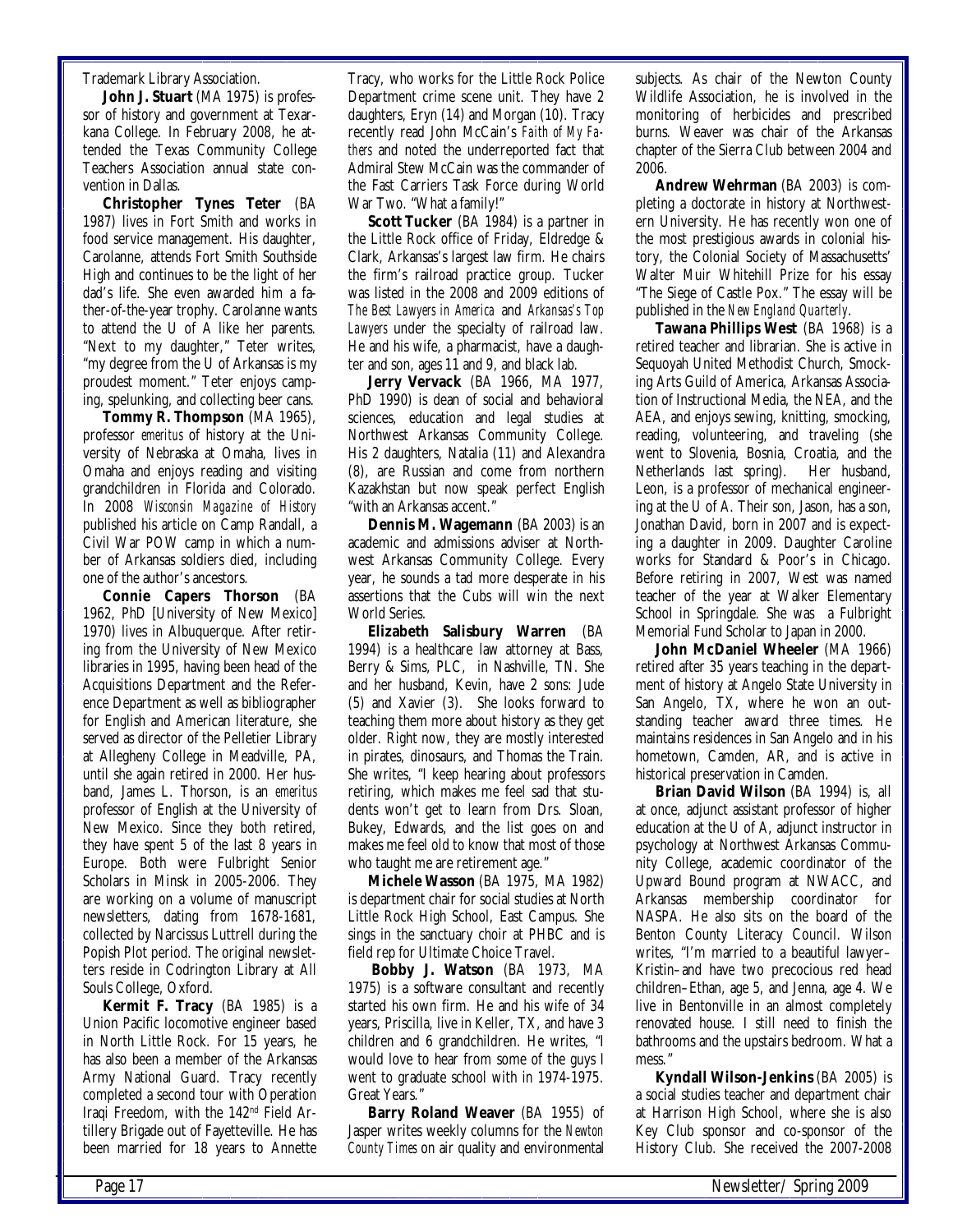Missouri-Arkansas Key Club Faculty Sponsor of the Year Award, and belongs to Harrison's Junior Auxiliary and Kiwanis Club. She and her husband, James, have been married since 2006.

**Robert L. Wood** (BA 1984) is Director of Operations for J. B. Hunt Transport. He and his wife, Sandra Kay, enjoy spending time with their 3 grandchildren. Wood belongs to the National Defense Transportation Association and Kappa Alpha Alumni Association. He is Grand Clayton of the Clayton Society.

James A. Wooten (MA 1950) is a retired FBI special agent. He lives in Shreveport and lists his activities as "mostly hunting and looking after grandchildren and great-grandchildren."

#### **DEATHS**

**Matthew B. Kirkpatrick** (PhD 2008), a doctoral student in the Department, died August 7, 2008, in Springdale. He had been at work on a dissertation about Jewish refugees from Vichy France. Born in Port Arthur, TX, on October 11, 1979, Kirkpatrick earned a BA in 2002 at Hardin-Simmons University in Abilene, TX, and an MA from Midwestern State University in Wichita Falls in 2004. He taught both at the U of A and the University of Arkansas at Fort Smith and was an active member of the First Baptist Church of Fayetteville. Kirkpatrick is survived by his wife, Naomi, his parents, Reed and Chris Kirkpatrick, and a brother, Daniel. The U of A awarded him a posthumous doctorate. The Department has established a graduate teaching prize, the Matthew B. Kirkpatrick Memorial Teaching Award, in his honor

**J. Fred Patton** (MA 1936) died in Fort Smith on July 6, 2008, at the age of 101. Patton was born in Dyer, AR, and participated in the town's celebration of the Armistice in 1918. He spent his teen years in Alma, and, after earning his BA at the University of Arkansas in 1929, returned there to teach and then serve as principal at Alma's high school. He later taught economics, government, and American history at Fort Smith High School. Patton wrote the first comprehensive history of Fort Smith, which went through a number of editions, the most recent being *The History of Fort Smith, 1817-2002*. After marrying Bernice Garrison in 1936, Patton taught

government and economics at Fort Smith Junior College (now the University of Arkansas at Fort Smith). He then returned to Fort Smith High School as vice-principal and dean of boys. In 1950, he became general manager of England Brothers Truck Line and spent the next twenty-five years in the trucking business. After retiring, he organized his own tour company. He sat on the Sebastian County Quorum Court, the Fort Smith Chamber of Commerce, the Arkansas River Navigation Board, and the Fort Smith Museum of History board, and served as president of the Arkansas Trucking Association and the U of A Alumni Association and as vice-president of the Fort Smith school board. Fort Smith honored him by renaming its Garrison Avenue Bridge the J. Fred Patton Garrison Bridge.

**Julia Margaret Roberts** (BA 1944), a generous benefactor of our Department, died June 5, 2008, in Norman, OK. She was born in Pawhuska, OK, on August 4, 1922. After graduating from Pawhuska High School and earning her bachelor's degree in history at the U of A, Roberts joined the U.S. Navy and served as a corpsman at Bethesda Naval Hospital for the duration of World War Two. She then became a social worker and worked with children and families at Children's Hospital in Oklahoma City in the 1950s and 1960s. After earning a MSW in 1968, she accepted a position with the Garfield County Health Department's Child Guidance Center in Enid, OK, where she worked until retiring in 1984. After that, she volunteered at the Museum of the Cherokee

Strip in Enid. Roberts enjoyed traveling in the U.S. and abroad, as well as reading, sewing, gardening, cooking, and working in various political and service organizations, including the Enid Writers' Club. She established the Department's J. Margaret Roberts Endowed Award Fund, which annually honors an outstanding senior history major. Contributions to the fund in her honor may be sent to the Department care of Lynda Coon, chair.

**Betty Becker Walt** (BA 1959, MA 1961) died October 25, 2008, in Little Rock. She spent her childhood in Camden. After earning her degrees at the U of A, she taught history at Little Rock University (now the University of Arkansas at Little Rock) from 1961 to 1964. She was later active in Arkansas Pioneers and enjoyed genealogical research. Betty Becker Walt was a life member of the Arkansas Historical Association.

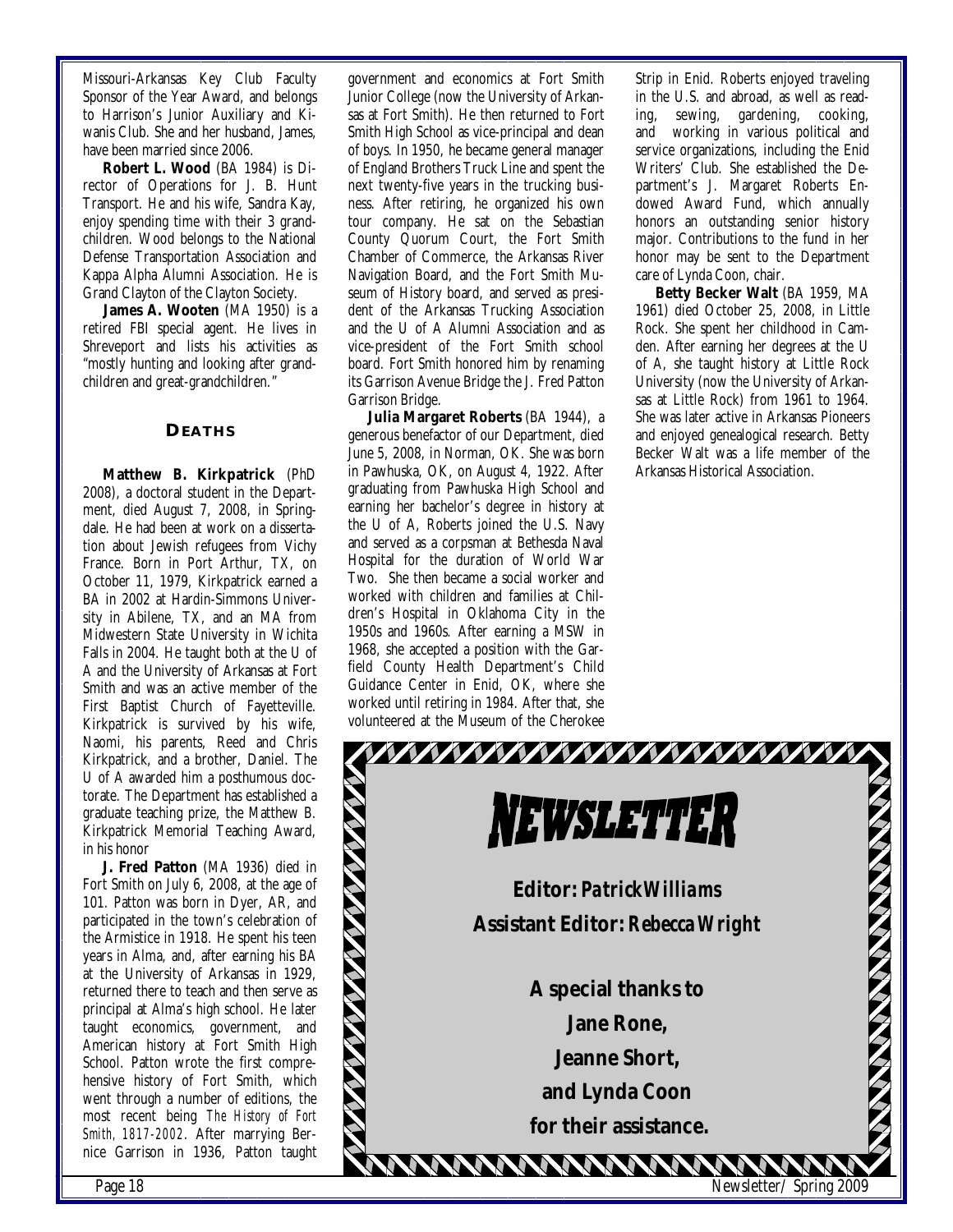# Benefactors 2008

Ms. Mary Jane Alexander Ms. Lori Genene Aylett Mr. Rob Bauer Dr. James R. Bennett Mrs. Boyce A. Billingsley Mr. David Boling Rev. Bruce Allen Breeding Mr. Ronnie Brewer Dr. Alessandro Brogi Bore Construction LLC Ms. Mary Cook Dr. Lynda Coon Ms. Jeannine Desmarais Dr. Basil Dmytryshyn Mrs. Genie Donovan Ms. Joan Drumright

Ms. Joan Gardner Ms. Martha Ely Goralka Mrs. Emily Hall Ms. Jill Hatley Ms. Tracy L. Henderson Mrs. Karen Hudson Dr. Christopher Huggard Mrs. Johnelle Hunt Dr. James R. Johnson & Mrs. Joyce Johnson Dr. Tom Kennedy & Mrs. Mary Kennedy

Mr. Norman Weiner & Ms. Laura Lieber

Mr. Cecil Newman & Mrs. Kay Newman

Mr. William C. Peters

Dr. Bobby Roberts

Estate of J. Margaret Roberts

Dr. Charles Robinson Ms. Margaret Ryan

Mr. Robert Ryan & Mrs. Beverly Ryan

Mr. Budd Saunders &

Mrs. Jeanne Short

Dr. E. Mitchell Singleton & Mrs. Barbara Singelton

Mrs. Nancy Saunders

Mr. Ronald Snyder & Mrs. Cheri Snyder

Mr. Rodney Sorrell & Mrs. Patty Sorrell

Dr. Michael Pierce & Dr. Trish Starks

- Ms. Lindagrace Stephens
- Mr. Murray Stokely

Mrs. DeDe Stokely Dr. Scott Tarnowieckyi Estate of Mr. Jesse Taylor, Mr. Thomas Tirrell & Mrs. Brenda Tirrell Dr. Ralph Turner Mr. Robert Wahlman Ms. Pat Waldren Ms. Elizabeth Warren Ms. Lee Waters Ms. Elizabeth Weathers Dr. Jeannie Whayne Mr. Dean Wilkerson Dr. Patrick Williams

ちくてんてんてん アイスイスマイス イスイスイス

Jr.

#### **ANOTHER WAY TO SUPPORT** ARKANSAS HISTORY

Membership in the Arkansas Historical Association is one of the best bargains in history. For twenty dollars a year, or thirty-five dollars for two years, you will receive the *Arkansas Historical Quarterly* every three months, a newsletter, and an invitation to the Association's annual conference. For the best in Arkansas history, contact:

# **The Arkansas Historical Association**

Department of History, Old Main 416

University of Arkansas Fayetteville, AR 72701 (479) 575-5884